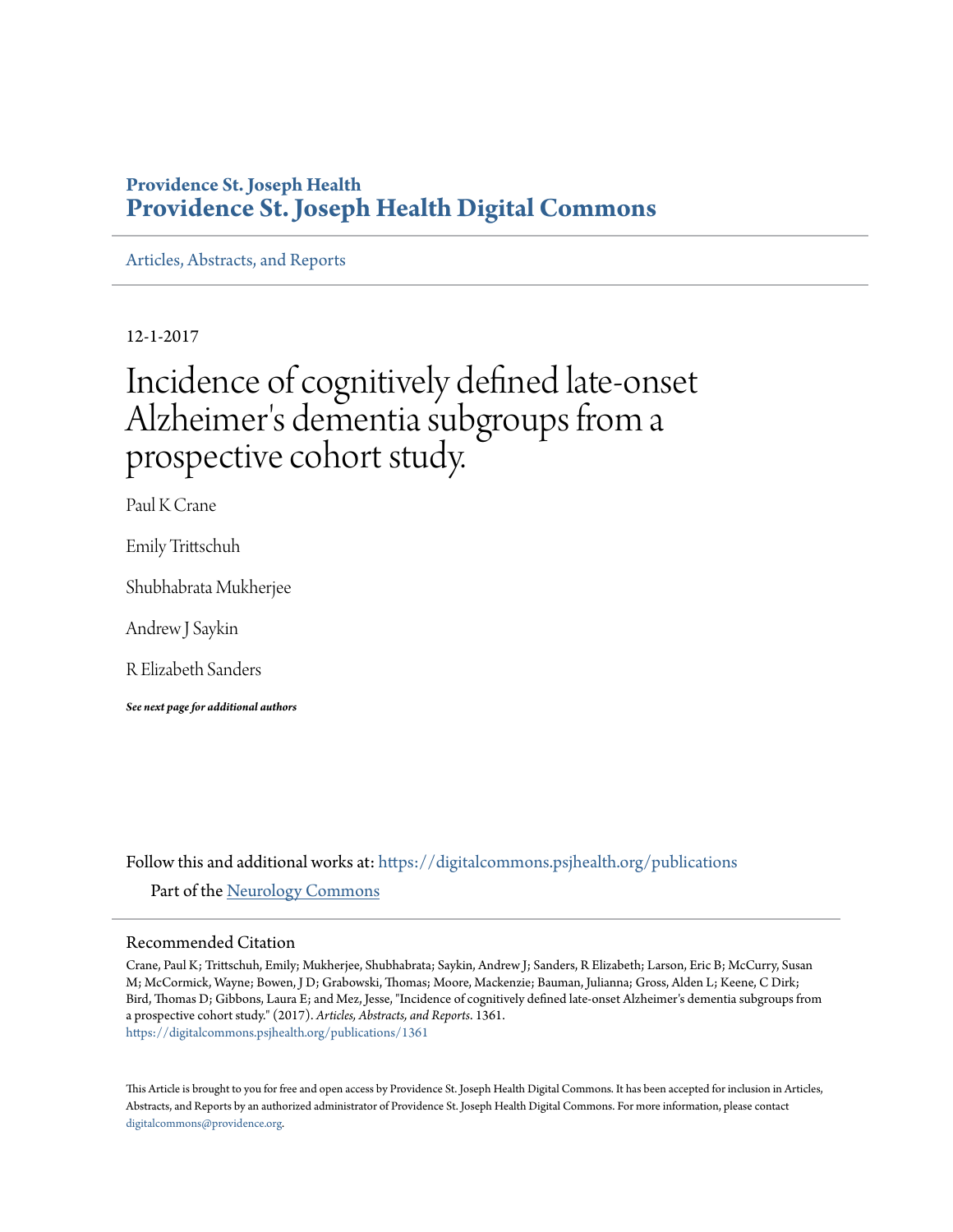#### **Authors**

Paul K Crane, Emily Trittschuh, Shubhabrata Mukherjee, Andrew J Saykin, R Elizabeth Sanders, Eric B Larson, Susan M McCurry, Wayne McCormick, J D Bowen, Thomas Grabowski, Mackenzie Moore, Julianna Bauman, Alden L Gross, C Dirk Keene, Thomas D Bird, Laura E Gibbons, and Jesse Mez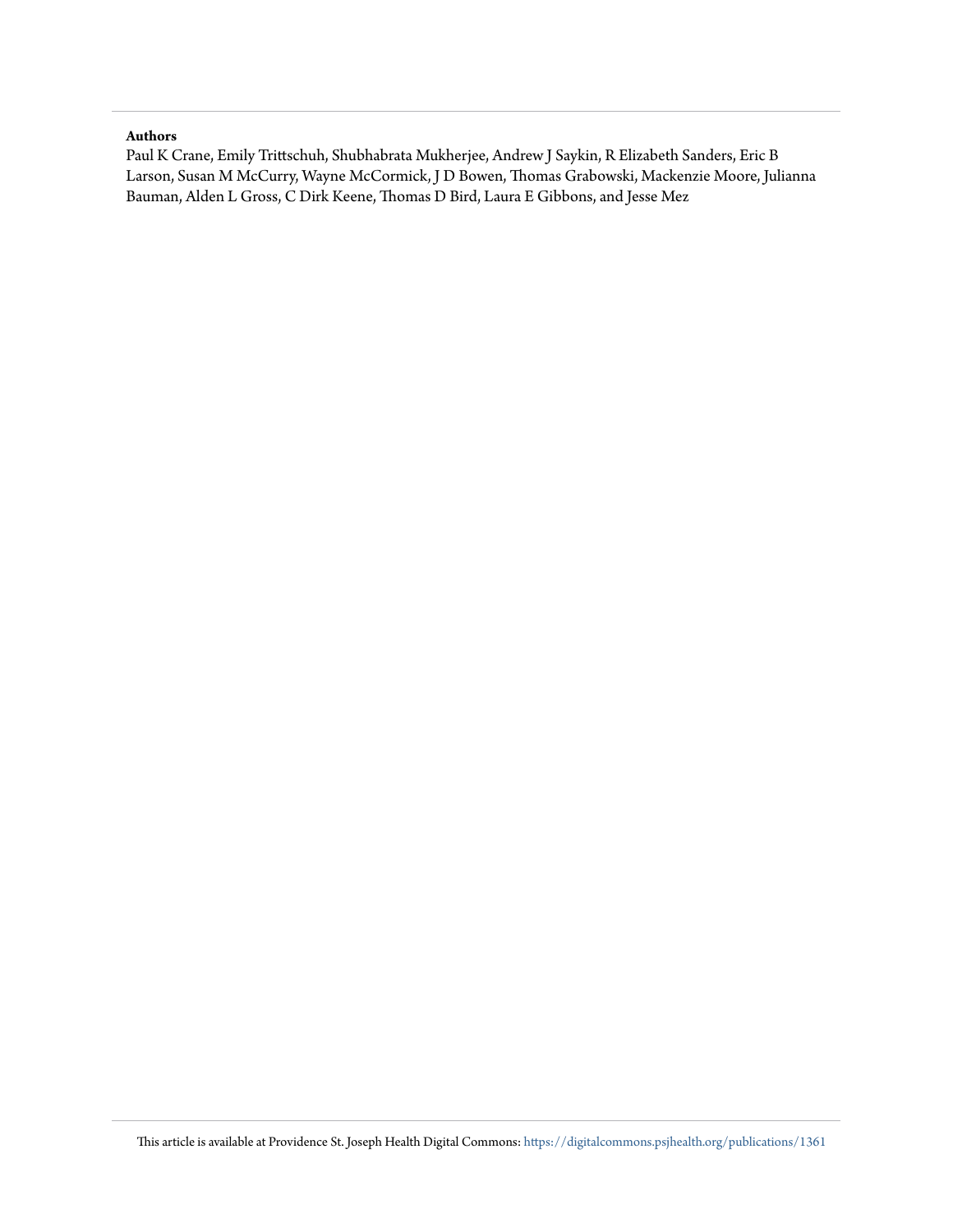

## **HHS Public Access**

Author manuscript Alzheimers Dement. Author manuscript; available in PMC 2018 December 01.

Published in final edited form as:

Alzheimers Dement. 2017 December ; 13(12): 1307–1316. doi:10.1016/j.jalz.2017.04.011.

### **Incidence of cognitively-defined late-onset Alzheimer's dementia subgroups from a prospective cohort study**

Paul K. Crane<sup>a,\*</sup>, Emily Trittschuh<sup>b</sup>, Shubhabrata Mukherjee<sup>a</sup>, Andrew J. Saykin<sup>c</sup>, R. **Elizabeth Sanders**a, **Eric B. Larson**d, **Susan M. McCurry**e, **Wayne McCormick**a, **James D. Bowen**<sup>f</sup> , **Thomas Grabowski**g, **Mackenzie Moore**h, **Julianna Bauman**h, **Alden L. Gross**<sup>i</sup> , **C. Dirk Keene<sup>j</sup>, Thomas E. Bird<sup>k</sup>, Laura E. Gibbons<sup>a</sup>, and Jesse Mez<sup>l</sup> for the Executive Prominent Alzheimer's Disease: Genetics and Risk Factors (EPAD:GRF) Investigators** aDepartment of Medicine, University of Washington, Seattle, Washington, USA

<sup>b</sup>VA Puget Sound Health Care System, Geriatric Research Education and Clinical Center, and Department of Psychiatry and Behavioral Sciences, University of Washington, both in Seattle, Washington USA

<sup>c</sup>Department of Radiology and Imaging Sciences and the Indiana Alzheimer's Disease Center, Indiana University School of Medicine, Indianapolis, Indiana, USA

<sup>d</sup>Group Health Research Institute, Seattle, Washington, USA

<sup>e</sup>Department of Psychosocial and Community Health, University of Washington, Seattle, Washington, USA

<sup>f</sup>Department of Neurology, Swedish Medical Center, Seattle, Washington, USA

<sup>g</sup>Departments of Radiology and Neurology, University of Washington, Seattle, Washington, USA

hCollege of Arts and Sciences, University of Washington, Seattle, Washington, USA

<sup>i</sup>Department of Epidemiology, Johns Hopkins Bloomberg School of Public Health, Baltimore, Maryland, USA

<sup>j</sup>Department of Pathology, University of Washington, Seattle, Washington, USA

<sup>k</sup>VA Puget Sound Health Care System, Geriatric Research Education and Clinical Center, and Department of Neurology, University of Washington, both in Seattle, Washington, USA

<sup>l</sup>Department of Neurology, Boston University School of Medicine, Boston, Massachusetts, USA

#### **Abstract**

#### **Supplementary data**

<sup>\*</sup>Corresponding author. Tel: 01-206-744-1831. pcrane@uw.edu.

**Publisher's Disclaimer:** This is a PDF file of an unedited manuscript that has been accepted for publication. As a service to our customers we are providing this early version of the manuscript. The manuscript will undergo copyediting, typesetting, and review of the resulting proof before it is published in its final citable form. Please note that during the production process errors may be discovered which could affect the content, and all legal disclaimers that apply to the journal pertain.

Supplementary data related to this article can be found at (url).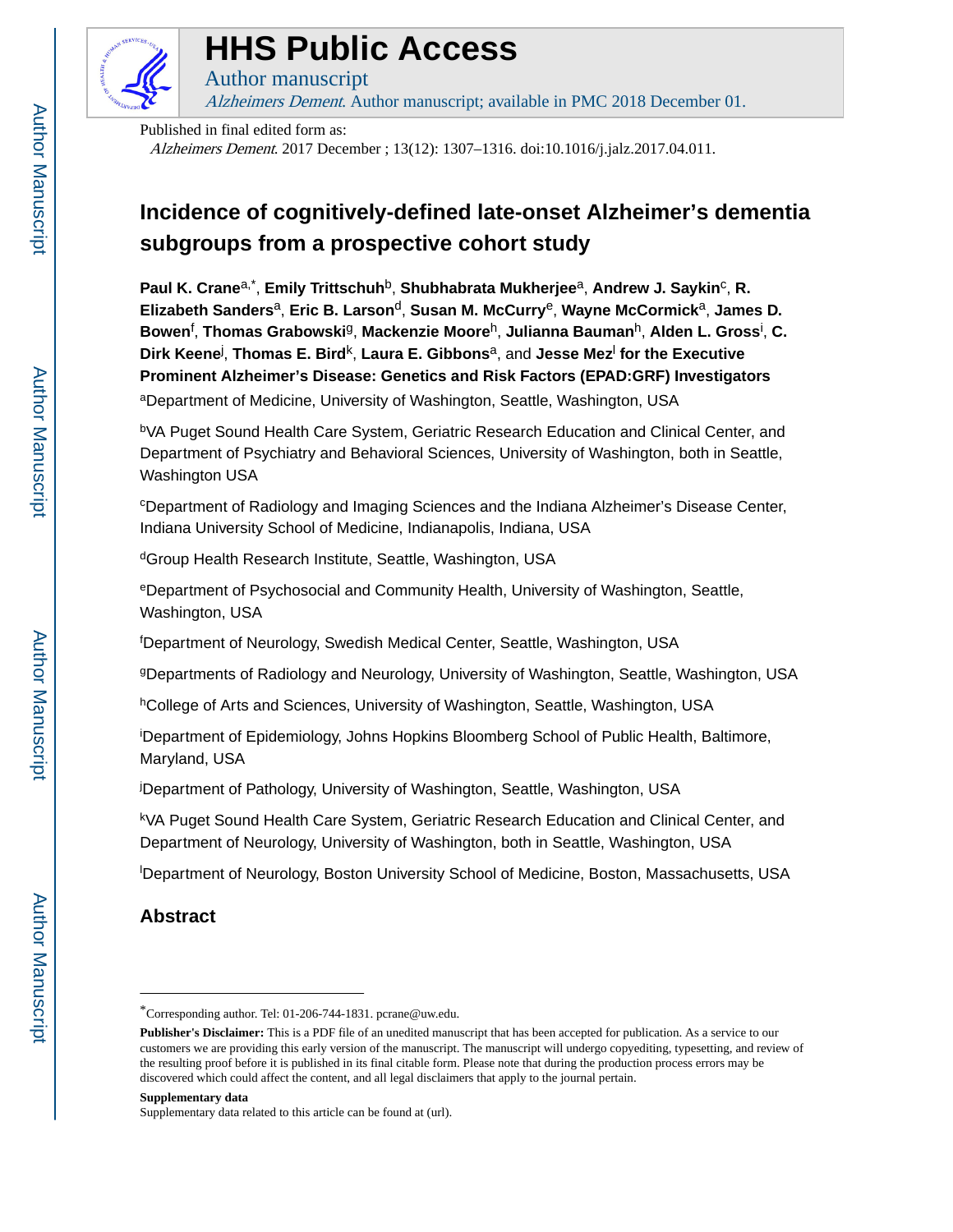**INTRODUCTION—**There may be biologically relevant heterogeneity within typical late-onset Alzheimer's dementia.

**METHODS—**We analyzed cognitive data from people with incident late-onset Alzheimer's dementia from a prospective cohort study. We determined individual averages across memory, visuospatial functioning, language, and executive functioning. We identified domains with substantial impairments relative to that average. We compared demographic, neuropathology, and genetic findings across groups defined by relative impairments.

**RESULTS—**During 32,286 person-years of follow-up, 869 people developed Alzheimer's dementia. There were 393 (48%) with no domain with substantial relative impairments. Some participants had isolated relative impairments in memory (148, 18%), visuospatial functioning (117, 14%), language (71, 9%), and executive functioning (66, 8%). The group with isolated relative memory impairments had higher proportions with  $APOE$   $e4$ , more extensive Alzheimer'srelated neuropathology, and higher proportions with other Alzheimer's dementia genetic risk variants.

**DISCUSSION—**A cognitive subgrouping strategy may identify biologically distinct subsets of people with Alzheimer's dementia.

#### **Keywords**

Alzheimer's disease; cognition; subgroups; endophenotypes; heterogeneity; genetics; neuropathology

#### **1. Introduction**

There may be considerable heterogeneity in clinical presentation among people with incident Alzheimer's dementia begging the question of whether Alzheimer's dementia in older adults should be considered a single entity or meaningfully subdivided into distinct disorders. Meaningfully subdividing a condition into distinct groups is essential to the strategy of personalized medicine<sup>1–3</sup>. Data are currently lacking demonstrating a scalable approach for meaningfully subdividing Alzheimer's dementia.

Recent proposed guidelines identified atypical Alzheimer's disease subtypes usually having younger age of onset, including logopenic primary progressive aphasia, dysexecutive Alzheimer's disease, and posterior cortical atrophy<sup>4</sup>. Intriguingly, each of these subtypes is associated with prominent impairment in a single non-memory domain – language, executive functioning and visuospatial functioning, respectively – with relatively intact memory performance. These previously identified atypical Alzheimer's disease subtypes may represent extremes of a spectrum of disease phenotypy.

We followed insights from neuropsychology, where practitioners have considered patterns of relative impairments across cognitive domains to facilitate diagnosis since the earliest days of the field<sup>5</sup>. We used cognitive data to determine the distribution at Alzheimer's dementia diagnosis for memory, language, executive functioning, and visuospatial abilities in a community-based prospective cohort study. We determined individual averages across domains, and identified domains with substantial impairments relative to that average. We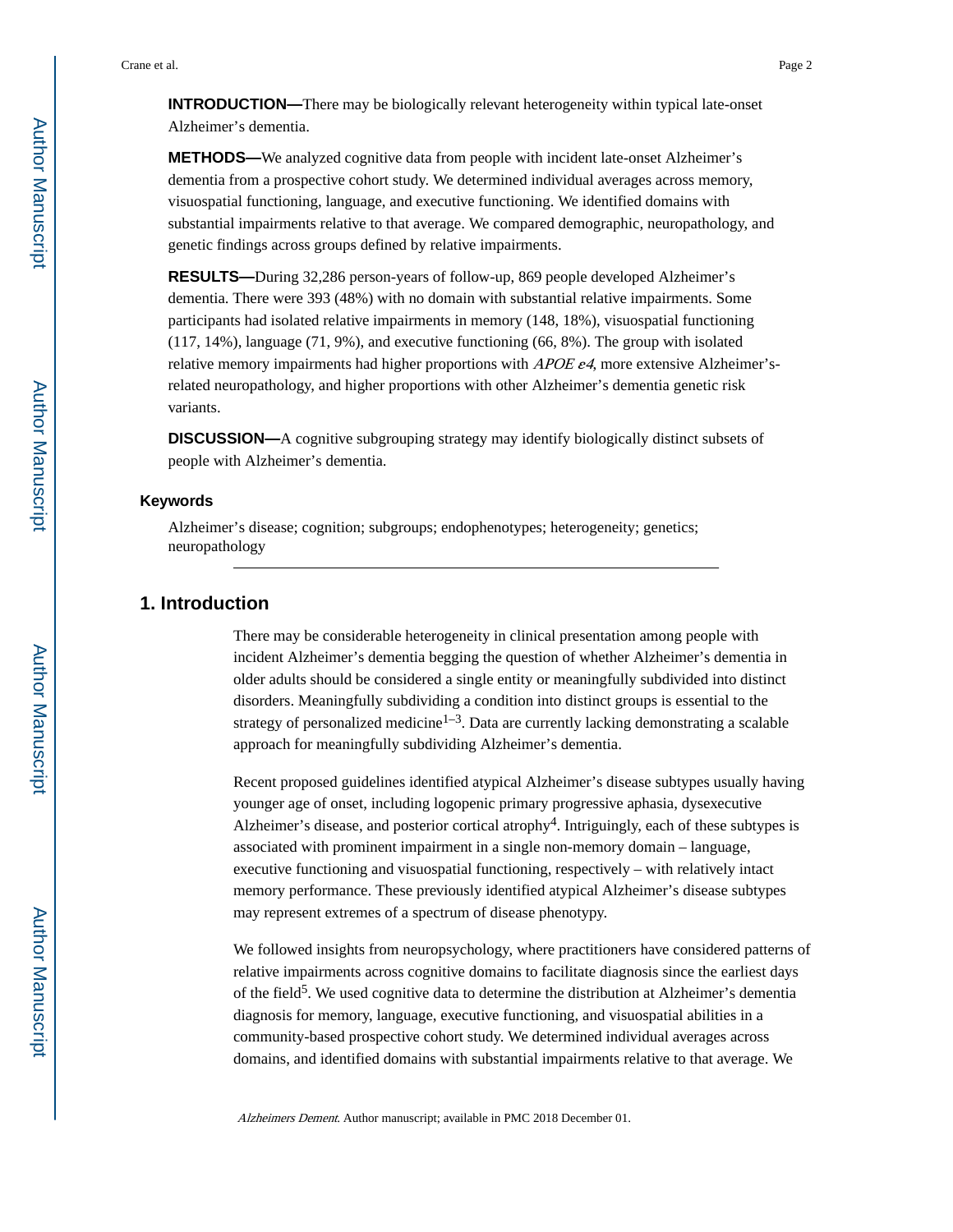defined subgroup membership based on which domains had relative impairments. We compared demographic, neuropathology, and genetic findings across subgroups to test the hypothesis that we could use cognitive data to identify biologically distinct late-onset Alzheimer's dementia subgroups.

#### **2. Methods**

We followed the STROBE guidelines (Appendix  $A$ )<sup>6</sup>. All steps are summarized in Appendix B.

#### **2.1. Study population**

The source population for the Adult Changes in Thought (ACT) study consists of community-living members of Group Health, a health maintenance organization in western Washington State. A random sample of community-living Group Health members 65 years old without established dementia diagnoses was invited to an enrollment visit in 1994–1996. The Cognitive Abilities Screening Instrument (CASI) was administered. The CASI is a 100 point scale that assesses several cognitive domains. Individuals with scores >85 were invited to enroll. Those with scores of 85 were further evaluated with a neuropsychological battery and comprehensive neurological evaluation. The neuropsychological battery included clock drawing<sup>7</sup>, verbal fluency<sup>8</sup>, Mattis Dementia Rating Scale<sup>9</sup>, Boston naming<sup>8</sup>, verbal paired associations and recall, logical memory and recall<sup>10</sup>, Word List Memory<sup>8</sup>, Constructional Praxis and recall<sup>8</sup>, Trails A and  $B^{11}$ , and Information and Comprehension subtest items<sup>10</sup>.

All cognitive and clinical data were reviewed in a multidisciplinary consensus conference to determine dementia status; data from each case are discussed and forms with standardized criteria are filled out. Composite scores were not available at the time of consensus conferences and were not considered. Individuals free of dementia were invited to enroll in the longitudinal study. Identical methods were used for an expansion cohort in 2000–2003. In 2005 the study began continuous enrollment in which identical methods are used to enroll new participants each month. This report considers all enrollees through April 2015, the most recent data freeze.

Once enrolled, participants are administered the CASI every two years. The same procedures are used to identify incident dementia<sup>12</sup> and probable or possible Alzheimer's disease using NINCDS-ADRDA criteria<sup>13</sup>, referred to here as Alzheimer's dementia.

Other than being a Group Health member, being free of dementia, and volunteering for a longitudinal study, there are no additional inclusion or exclusion criteria for ACT. ACT evaluates participants in their own homes or at a study clinic for study visits  $14$ .

We focus here on individuals who developed incident Alzheimer's dementia. The derivation of the analytic cohort is provided in Figure 1. The study was reviewed by Group Health and University of Washington Institutional Review Boards. Participants gave written informed consent.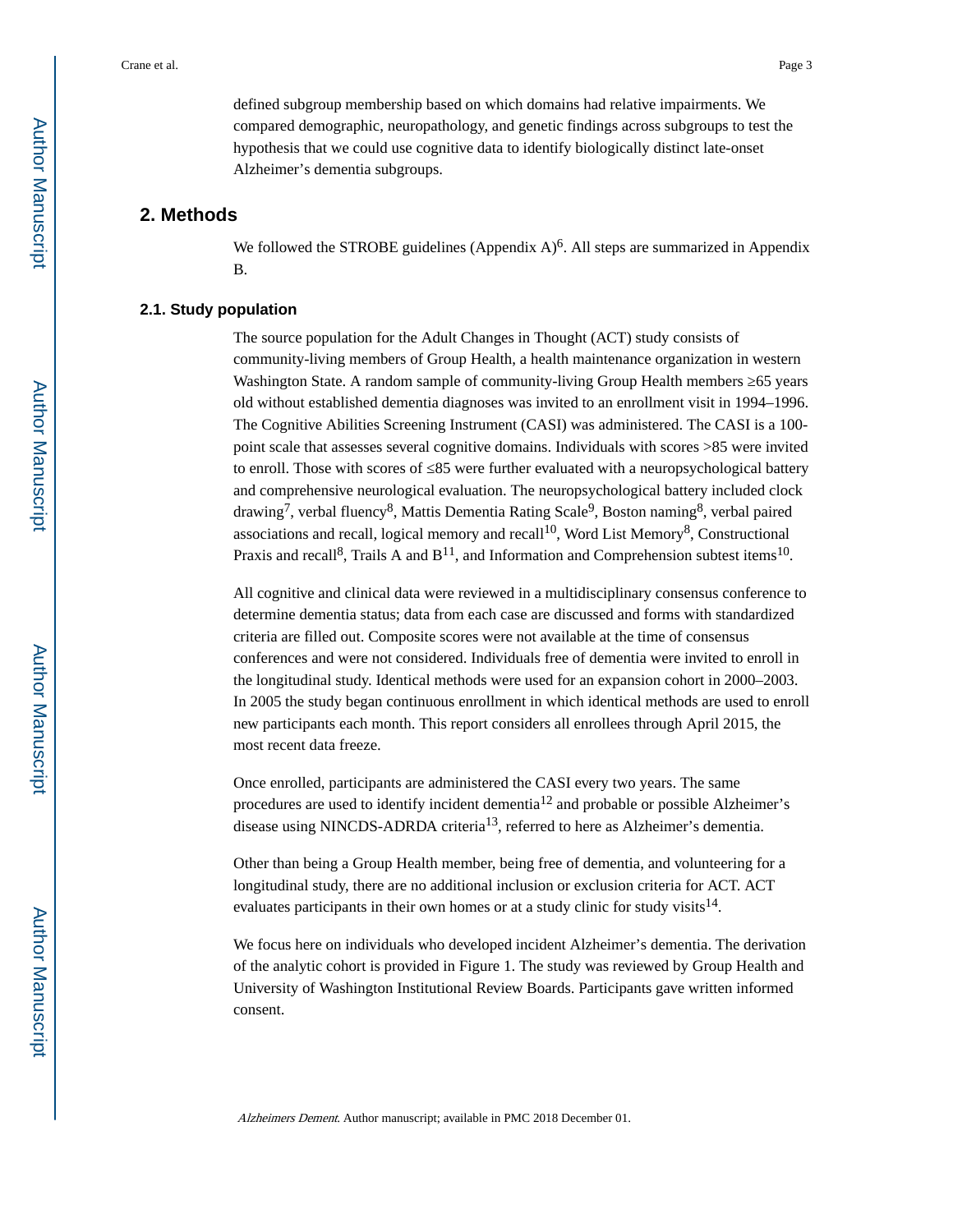#### **2.2. Ascertainment of subgroups**

An expert panel (ET, AS, and JM) considered each cognitive item and assigned each item to a single cognitive domain – memory, visuospatial functioning, language, executive functioning, or other. We used modern psychometric methods to obtain scores for each domain. Composite scores have been recommended to address idiosyncrasies of individual cognitive tests. Modern psychometric approaches have proven to have incrementally better validity data than scores derived from standard approaches<sup>15–17</sup>, and they are specifically recommended for genetic analyses $18$ . We re-coded observed item responses to avoid sparse response categories and limit to ≤10 response categories (see Appendix C–F). We used Mplus  $7.4^{19}$  to fit confirmatory factor analysis single factor or bifactor models for each domain separately. All scores were scaled to have mean 0 and standard deviation (SD) 1 in all those with incident AD who had all four scores (n=825). Psychometric modeling details for each domain are provided in Appendix C–F.

We determined each person's average across the four cognitive domain scores. We determined relative impairments by calculating differences between each domain score and the individual's average cognition score across domains. We evaluated candidate thresholds to define "substantial" relative impairments ranging from 0.40 to 1.25 points at 0.05-point increments. For each candidate threshold, we classified people as having  $0, 1,$  or  $2$  domains with substantial relative impairments; we further divided those with 1 domain according to which domain was relatively impaired. This approach is illustrated in Box 1, where we analyze domain scores for a made-up person and for two real people from ACT diagnosed with atypical Alzheimer's disease using the same methods described above. We further illustrate performance on a single selected test from each domain in Box 2.

As discussed in Appendix G, we empirically selected a threshold of 0.75 points. We compared characteristics of groups defined by that threshold.

#### **2.3. Neuropathology procedures**

ACT Neuropathology protocols are published $^{20,21}$ . We evaluated neurofibrillary tangles as measured by Braak stage<sup>22</sup>, neuritic plaque frequency according to CERAD<sup>23</sup>, presence of cerebral amyloid angiopathy, presence of hippocampal sclerosis, presence and location of Lewy bodies categorized as present anywhere and as present in the amygdala, presence of cystic infarcts, and presence and location of cerebral microinfarcts categorized as present anywhere, in the cortex, or in deep structures (basal ganglia or thalamus). We present findings for the group of ACT participants who died free of dementia, for everyone who died following diagnosis of Alzheimer's dementia, and separately for those in each cognitively defined subgroup. ACT does not identify people with mild cognitive impairment (MCI); people who died free of dementia could include some people with MCI. The neuropathology results presented here exclude people who died with non-Alzheimer's dementia.

#### **2.4. Genetic data**

 $APOE$  genotyping was available for most participants<sup>24</sup>. ACT participants with European ancestry were included in the Alzheimer's Disease Genetics Consortium  $(ADC)^{24}$  and the International Genomics of Alzheimer's Project (IGAP)25 meta-analyses of genome-wide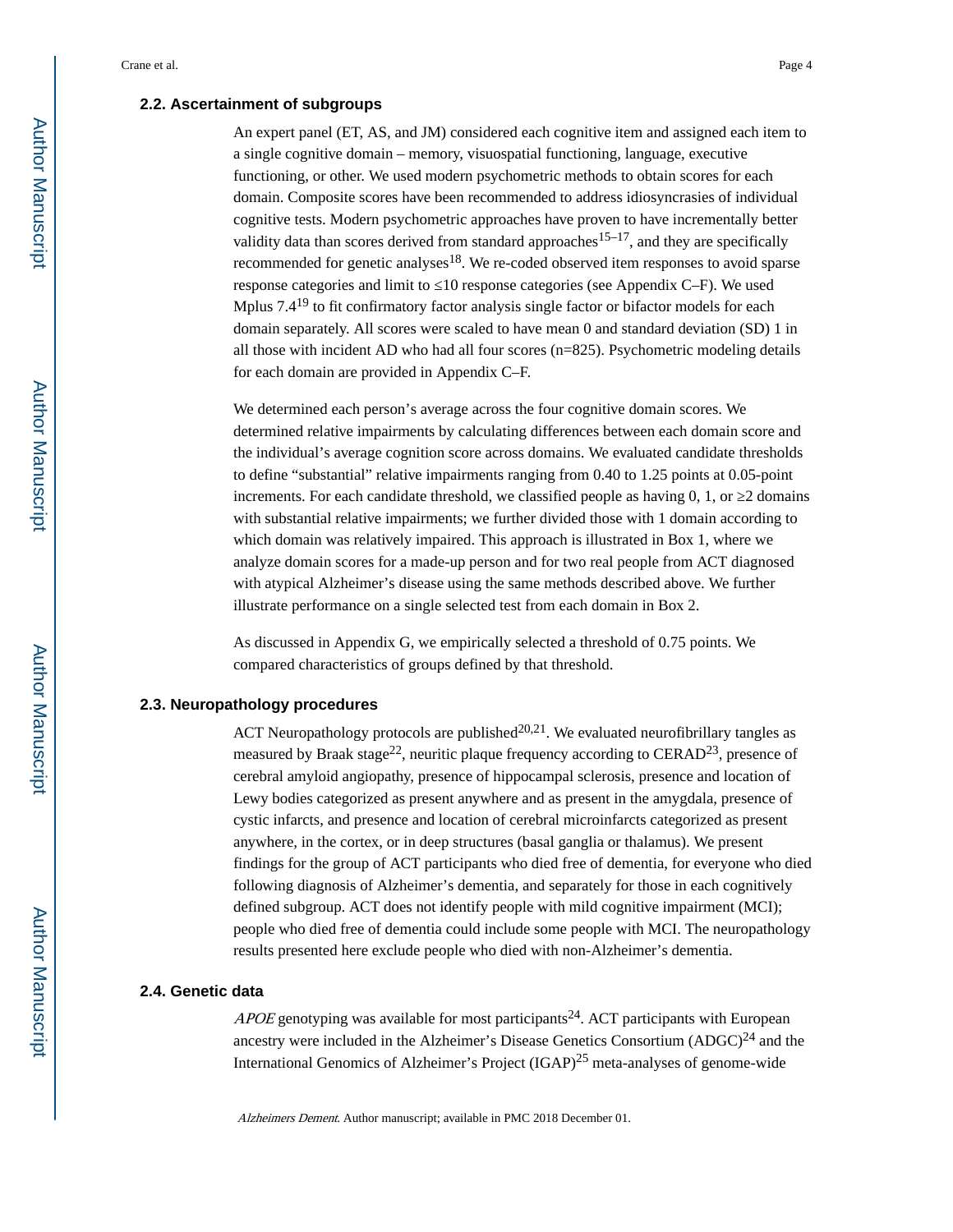single nucleotide variant (SNV) associations with late-onset Alzheimer's dementia. Genotyping, quality control, and imputation procedures are detailed in those publications. We used imputed genotype dosage data for the SNV with the highest level of association at each of the 20 loci that achieved genome-wide significance in the Lambert et al. IGAP paper<sup>25</sup> ("IGAP SNVs").

#### **2.4. Statistical analyses**

Group differences in descriptive findings were compared using linear or logistic regression, as appropriate, and a categorical group variable with "no domain" identified as the reference. We used similar models for autopsy findings, controlling for age at death, sex, and years of education.

For genetic analyses, we used non-demented elderly individuals from ACT as the reference group (some of these individuals could have had MCI), and included terms for age, sex, and three principal components to account for population stratification. As  $in^{26}$ , we did not adjust for APOE genotype. We determined odds ratios for each IGAP SNV for all people with Alzheimer's dementia, and separately for each cognitively-defined subgroup.

#### **3. Results**

#### **3.1. Characteristics of individuals with incident Alzheimer's dementia**

As of April 2015 ACT had enrolled 5,088 people, of whom 4,365 had at least one follow-up. Over 32,286 person-years of follow-up (mean 8.1) 1,076 people developed dementia<sup>12</sup>, of which 869 developed probable or possible Alzheimer's disease by NINCDS-ADRDA criteria13, referred to here as Alzheimer's dementia. We had sufficient data to compute all four cognitive domain scores for 825 (95%) of these; most of the remainder had only a phone-based CASI without visuospatial functioning assessment.

On average people with Alzheimer's dementia performed much worse than people with normal cognition, especially for memory; see Box 2 for examples of test scores (one per domain) alongside published normative data $27.28$ . We used means and standard deviations from the 825 people from ACT with incident Alzheimer's dementia and all four domain scores to define the metric (mean=0, SD=1) for each domain.

We identified a threshold of 0.75 points as a threshold indicating substantial relative impairment (See Appendix G). At that threshold, there were 393 people (48%) who had no domains with a substantial relative impairment. There were 396 people (48%) with a substantial relative impairment in a single domain, including 148 with a substantial relative impairment in memory (18%), 117 in visuospatial functioning (14%), 71 in language (9%), and 66 in executive functioning (8%). The remaining 30 people (4%) had substantial relative impairments in 2 domains.

Demographic characteristics of people with incident Alzheimer's dementia in each cognitively-defined subgroup are shown in Table 1, along with APOE genotype and cognitive data. There were no important differences across groups in demographic characteristics, including age at dementia onset. There were substantial differences in the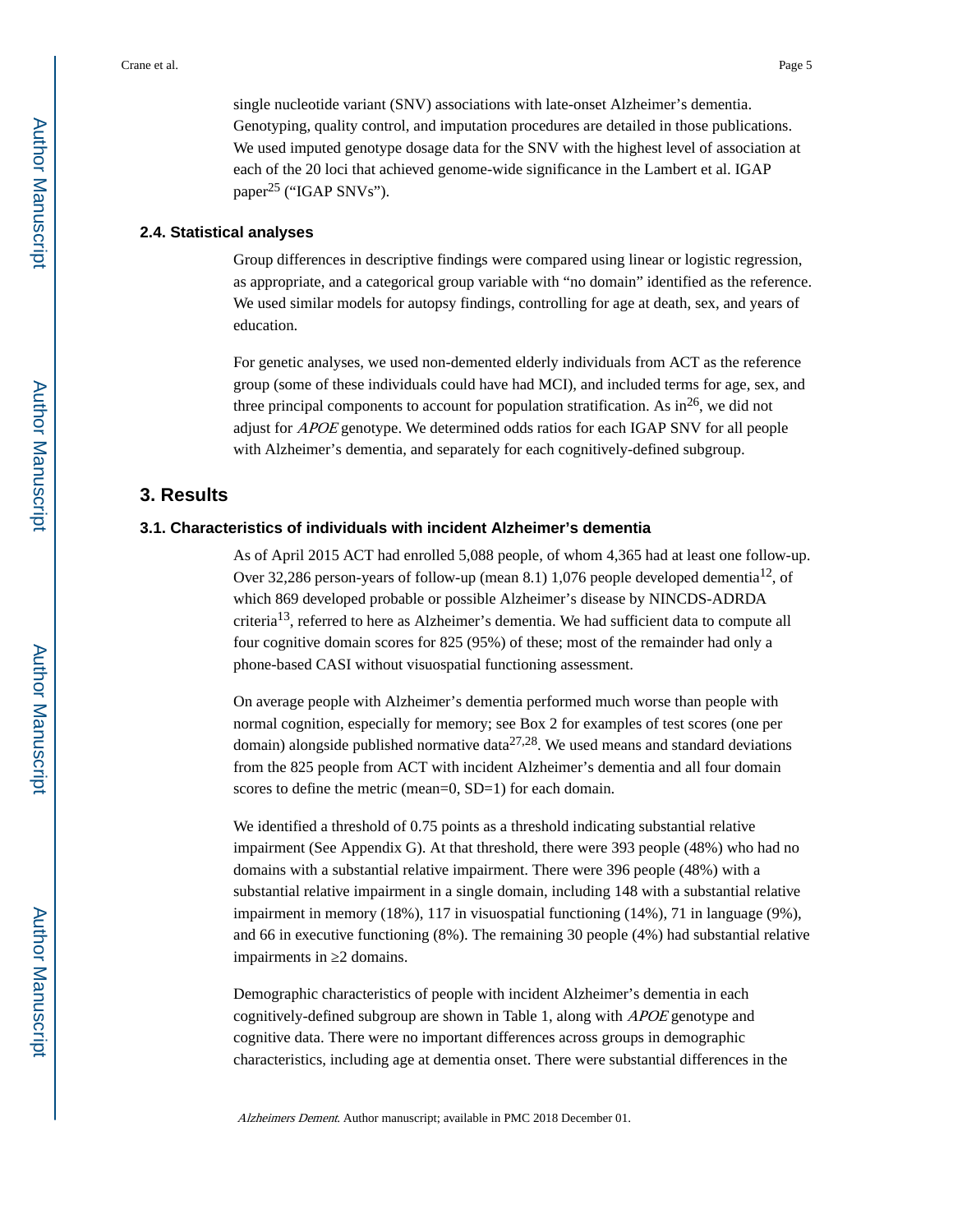proportion of people with incident Alzheimer's dementia who had at least one APOE e4 allele, ranging from 45% of those with isolated relative memory impairment to 22% of those with isolated relative executive functioning impairment; the overall  $\chi^2$  p-value for *APOE* was 0.005.

Averages for cognitive scores are also shown in Table 1. For most groups, average CASI total scores were similar to the overall average for people with incident Alzheimer's dementia, though they were somewhat higher for people with relative visuospatial functioning impairments (p=0.01) and perhaps somewhat lower for those with relative executive functioning impairments  $(p=0.61)$  and especially those with multiple domains with relative impairments  $(p=0.02)$ . The CASI total score includes 10 points for visuospatial functioning and 12 points for executive functioning, so 10% of the total score is based on executive functioning and 12% on executive functioning, while our average scores included other measures of these domains and also assigned each of them to 25% of the total average score.

By design, average scores across the entire group of people with incident Alzheimer's dementia for each cognitive domain were 0 with SD=1. People with no domains with a substantial relative impairment had average overall scores and average domain scores that reflected these patterns. The four groups made up of people with a single domain with relative impairments had mean scores for the indicator domain about a full standard deviation below average (about −1.0), while scores for the other domains were close to the average (about 0.0) or a little better than the average. On average, the group with multiple domains with relative impairments had lower scores on non-memory domains.

#### **3.2. Autopsy findings**

Autopsy findings are summarized in Table 2. Of the 825 people with incident Alzheimer's dementia and all four cognitive domain scores, 180 had died and come to autopsy at the time of this report. We evaluated data from those individuals and people who died without a diagnosis of dementia; people with non-Alzheimer's dementia are not included in Table 2.

Most neuropathological findings were more common among people with Alzheimer's dementia than people with no dementia (all p <0.023, with the exception of Lewy bodies). The frequency and mean severity of most neuropathological findings were similar across cognitively-defined subgroups. Having a Braak stage of IV or higher was more common among people with substantial relative memory impairment (91%) than among everyone else with Alzheimer's dementia (68%, p=0.003), and the proportion of people with amyloid angiopathy was also higher, though this did not meet the traditional statistical significance threshold (50% vs. 35%,  $p = 0.08$ ).

#### **3.3. Genetic findings**

Genetic findings are summarized in Table 3. The fifth column of Table 3 shows odds ratios (ORs) for the association between the 20 SNVs reported in Lambert et al.25 and Alzheimer's dementia case-control status in ACT. In general, findings in ACT were similar to those previously reported<sup>25</sup>. The remaining 6 columns of Table 3 show ORs for the associations between the 20 IGAP SNVs and case-control status, where "cases" were limited to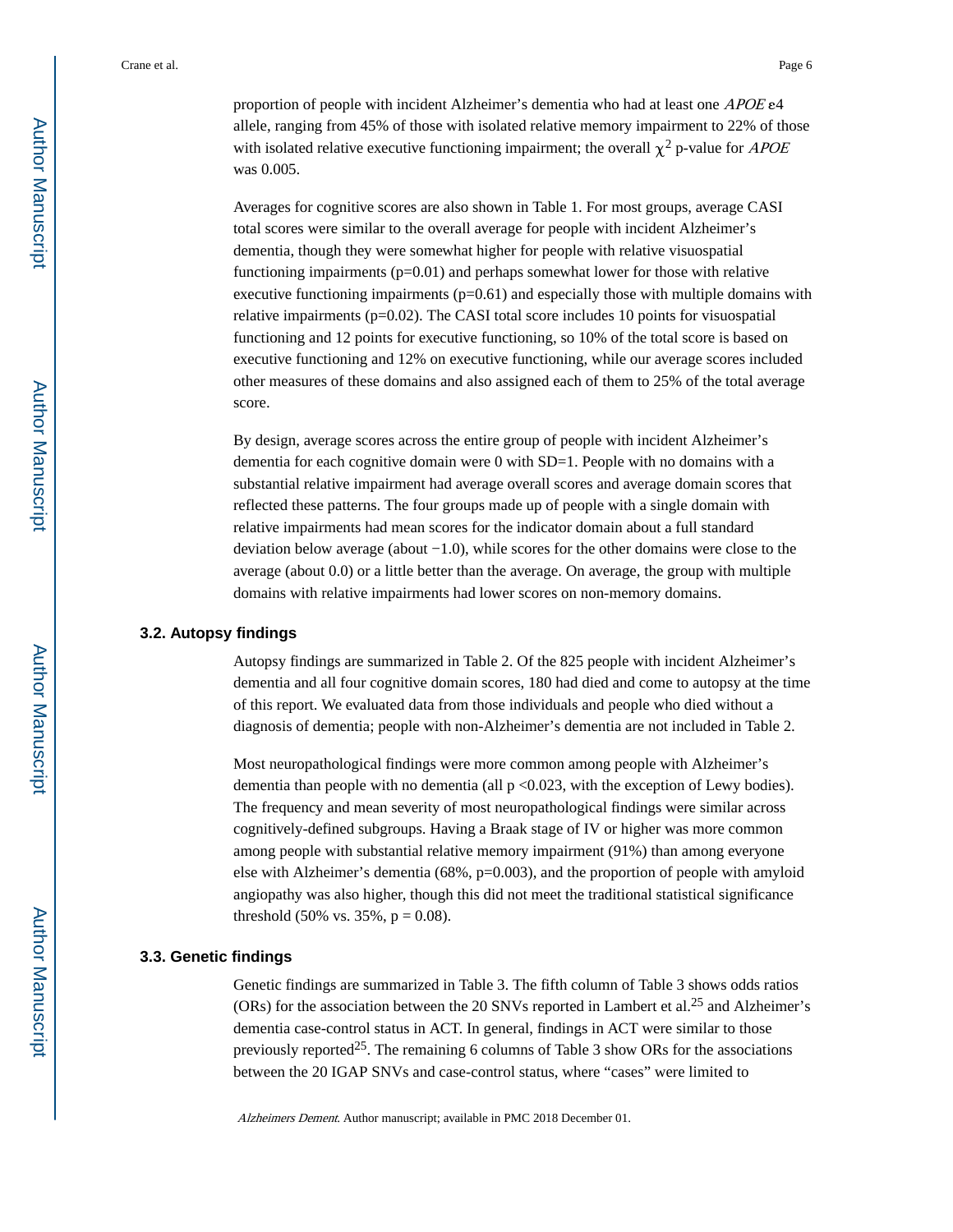individuals in a cognitively-defined subgroup. While we were underpowered for genetic association analyses with data from a single study, we nevertheless marked "extreme risk ORs" (defined as OR>1.30) in shades of red, and "extreme protective ORs" (defined as OR<1/1.30~0.77) in shades of blue.

ORs for those with no domain with substantial relative impairments were broadly similar to those for the entire group of people with Alzheimer's dementia, though there were somewhat smaller ORs for the SNV associated with CR1 and MS4A6A, and somewhat larger ORs for the SNVs associated with ABCA7 and CD33. For the subgroups of individuals with a single domain with a substantial relative impairment, findings were quite heterogeneous. There were eight extreme risk ORs for the group with an isolated relative memory impairment. There were nine extreme risk ORs (6 risk, 3 protective) for the group with an isolated relative visuospatial functioning impairment, and nine extreme risk ORs for the group with an isolated substantial language impairment (4 risk, 5 protective). There were six extreme risk ORs for the group with an isolated relative executive functioning impairment (4 risk, 2 protective). The small group with multiple domains with relative impairments had fifteen extreme risk ORs (nine risk, 5 protective).

There were several SNVs with extreme protective ORs for at least one cognitively defined subgroup (blue cells) and extreme risk ORs for at least one other subgroup (red cells), including SNVs associated with SORL1, FERMT2, CASS4, PTK2B, ZCWPW1, and NME8.

#### **4. Discussion**

#### **4.1. Key findings**

We developed and implemented an approach to identify subgroups of people with typical late-onset Alzheimer's dementia on the basis of cognitive test data. We generated scores for four domains – memory, visuospatial functioning, language, and executive functioning – and characterized variation in these scores in a large group of people with incident Alzheimer's dementia. We determined each individual's average level of cognition at Alzheimer's dementia diagnosis. We then determined differences from this average to identify domain(s) with substantial relative impairments. About half of people with incident Alzheimer's dementia had no domains with a substantial relative impairment, and a similar number of people had a single domain with a substantial relative impairment.

Demographic characteristics were similar across each of the cognitively defined subgroups, including age at the time of Alzheimer's dementia diagnosis. This point emphasizes a distinction with the atypical Alzheimer's disease subtypes such as posterior cortical atrophy and primary progressive aphasia identified by the International Working Group<sup>4</sup>; each of these is described as having an earlier age of onset than is typical for late-onset Alzheimer's dementia, and certainly earlier age of onset than the mid to late 80s as we found for each subgroup and overall (see Table 1). These atypical Alzheimer's disease subtypes may occasionally be found in older adults, as demonstrated by the fact that there was one person each with posterior cortical atrophy and with primary progressive aphasia in ACT (see Box 1). Our approach to categorizing people with typical late-onset Alzheimer's dementia, when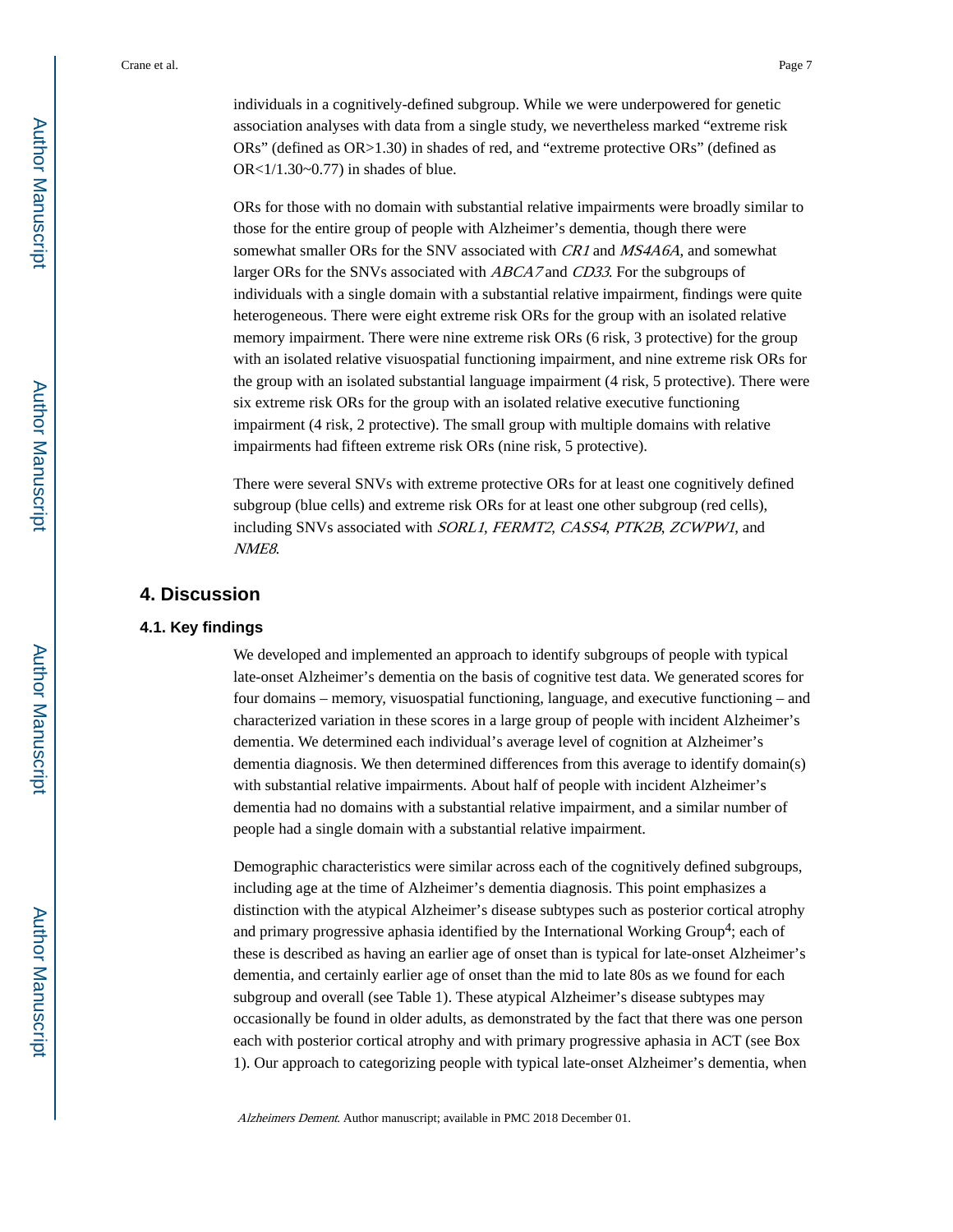applied to those individuals with previously defined atypical Alzheimer's disease subtypes, worked precisely as one would wish – the person with posterior cortical atrophy had an intact memory score and a substantial relative impairment in visuospatial functioning, while the person with primary progressive aphasia had an intact memory score and a substantial relative impairment in language (see Box 1). Additional analyses will be necessary to determine relationships between people diagnosed with PPA, PCA, and dysexecutive Alzheimer's disease and people we identify with isolated substantial relative impairments in language, visuospatial functioning, and executive functioning.

The group with isolated substantial memory impairment stood out from the other groups. Using only cognitive testing data for our group assignments, we identified this group of 18% of all people with incident late onset Alzheimer's dementia who had a higher proportion with APOE ε4 alleles (45% compared with 34% for everyone with Alzheimer's dementia), a higher proportion with Braak stage  $\frac{4}{10}$  (indeed, 91% of this group had Braak stage  $\frac{4}{10}$ , and a higher proportion with amyloid angiopathy. Furthermore, this group had eight of the IGAP SNVs with ORs  $1.30$  – and they were all in the risk direction (all shades of red in Table 3). Further analyses of this group are warranted.

The other subgroups appeared to be readily distinguishable from the group with isolated substantial memory impairment and in terms of the pattern of findings across the SNVs they were also distinguishable from each other. Larger sample sizes will be needed to make firmer conclusions about those groups.

#### **4.2. Possible explanations for findings**

One possible explanation for these findings is that the strategy we implemented to group people based on relative cognitive impairments works to identify biologically distinct Alzheimer's dementia subtypes. This explanation seems particularly well buttressed for the group with substantial relative impairments in memory, where APOE genotype, Braak stage, and seven IGAP SNVs had extreme ORs, all in the risk direction. The genetic data also suggest support for possible biological relevance for the group with substantial relative impairments in visuospatial functioning, where there were eleven IGAP SNVs with extreme ORs.

Another possibility is that our observations do not reflect biologically distinct groups and instead represent the play of chance. Replication in other samples will be very important to differentiate between these two possibilities.

#### **4.3. Implications of findings**

If these findings are replicated in other samples, they suggest that a non-invasive, widelyavailable technology – cognitive testing – may differentiate people with Alzheimer's disease into biologically relevant distinct subgroups. In the future, combinations of cognitive testing alongside other modalities such as structural MRI, CSF biofluids, or PET scans may be used to identify subgroups of people with similar biological processes that are distinct from those of people in other subgroups. Much work remains to be done; we are hopeful this work represents initial steps towards a personalized medicine approach to Alzheimer's dementia therapeutics.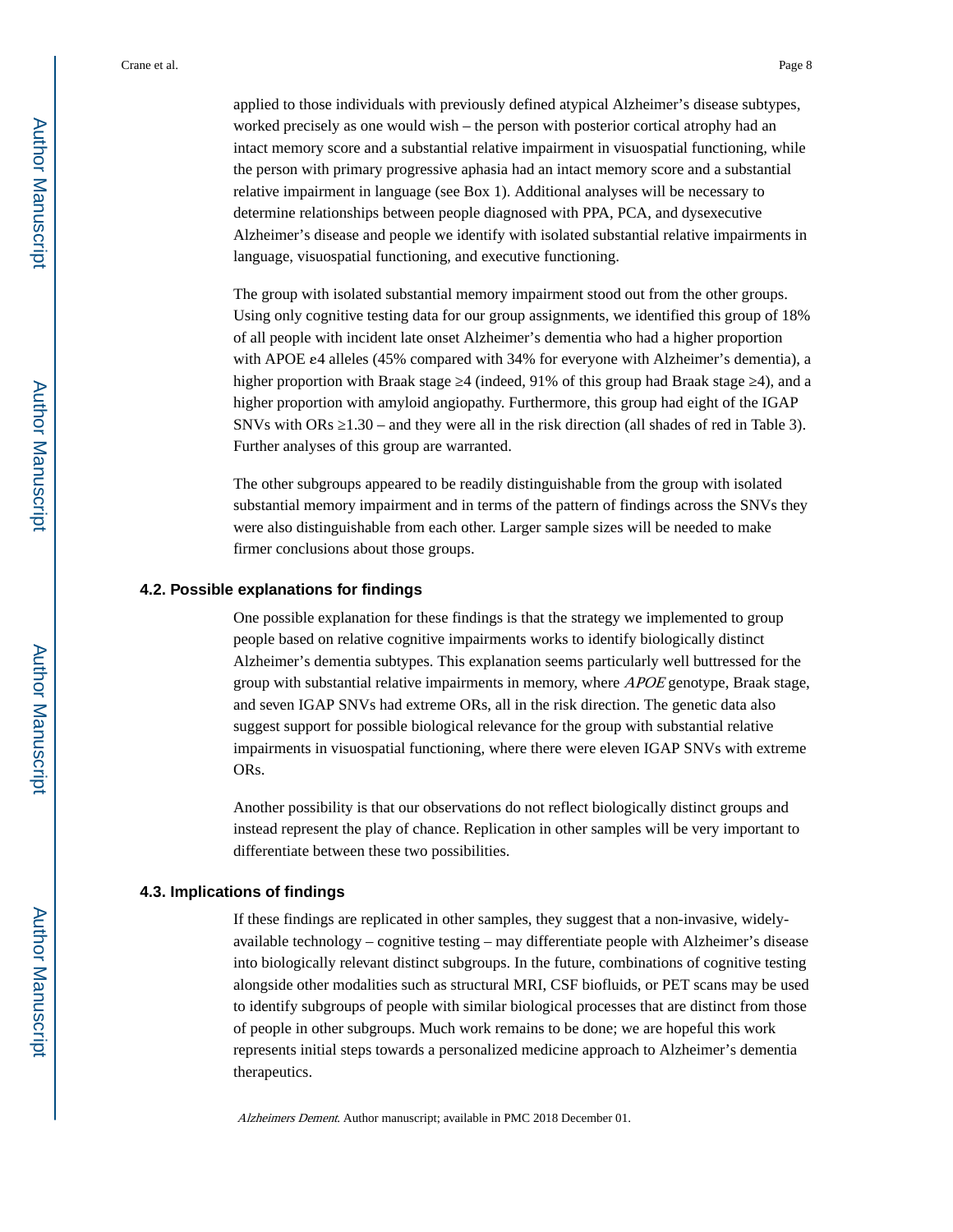#### **4.4. Strengths and limitations**

The ACT study includes a sample that reflects the demographic characteristics of the surrounding community. We chose to categorize people based on data at their initial Alzheimer's dementia diagnosis, so disease duration (and thus likely severity) should not vary much, though there may be differences in severity across subgroups even within this timeframe. The sample is limited in terms of ethnic heterogeneity; the genetic analyses are limited by design to people with European ancestry. The genetic findings are based on a relatively small number of study participants. Replication in additional study samples will be important. We were unable to evaluate differences in imaging parameters or in rates of cognitive change over time with the data available to us.

We evaluated heterogeneity among people with clinical Alzheimer's dementia based on NINCDS-ADRDA criteria. It has long been appreciated that there is an imperfect correlation between Alzheimer's pathology and diagnoses of dementia and Alzheimer's dementia, and that other forms of pathology such as vascular brain disease play important roles<sup>29</sup>. We found some differences in autopsy findings across cognitively-defined Alzheimer's dementia subgroups. Larger samples with autopsy data will be needed to more definitively investigate the roles disparate neurodegenerative conditions may play in the heterogeneity of clinical presentation.

The categorization scheme we developed borrows from principles that have been instrumental in clinical neuropsychology for many years, since it considers patterns of impairments, compared in this case to an individual's overall ability level (as opposed to their estimated premorbid ability). This approach successfully detected the individuals diagnosed with primary progressive aphasia and posterior cortical atrophy from the ACT study (see Box 1). These individuals can be considered "positive controls" to demonstrate the success of the categorization approach. The categorization scheme is based entirely on cognitive data, which is well tolerated and non-invasive. Most of our missing data were for visuospatial functioning; people with visual impairments severe enough that their visuospatial functioning cannot be assessed cannot be categorized using this approach. Furthermore, the visuospatial functioning domain was limited by the data we had available to form our composite scores. Future studies could investigate use of standard rather than modern psychometric approaches to determine subgroup membership.

We used theory-driven approaches to categorize people with late-onset Alzheimer's dementia rather than computer-driven approaches such as cluster analysis. Cluster analysis assigns people to categories that maximize distinctions between classes of people and result in categories that may reflect clinical experience but also may not. Subsequent research could compare our findings to those that would have been obtained with cluster analysis approaches.

#### **4.5. Conclusions**

Here we describe development and implementation of an approach to categorize people at the time of Alzheimer's dementia diagnosis based on patterns of memory, visuospatial functioning, language, and executive functioning. About half of those incident Alzheimer's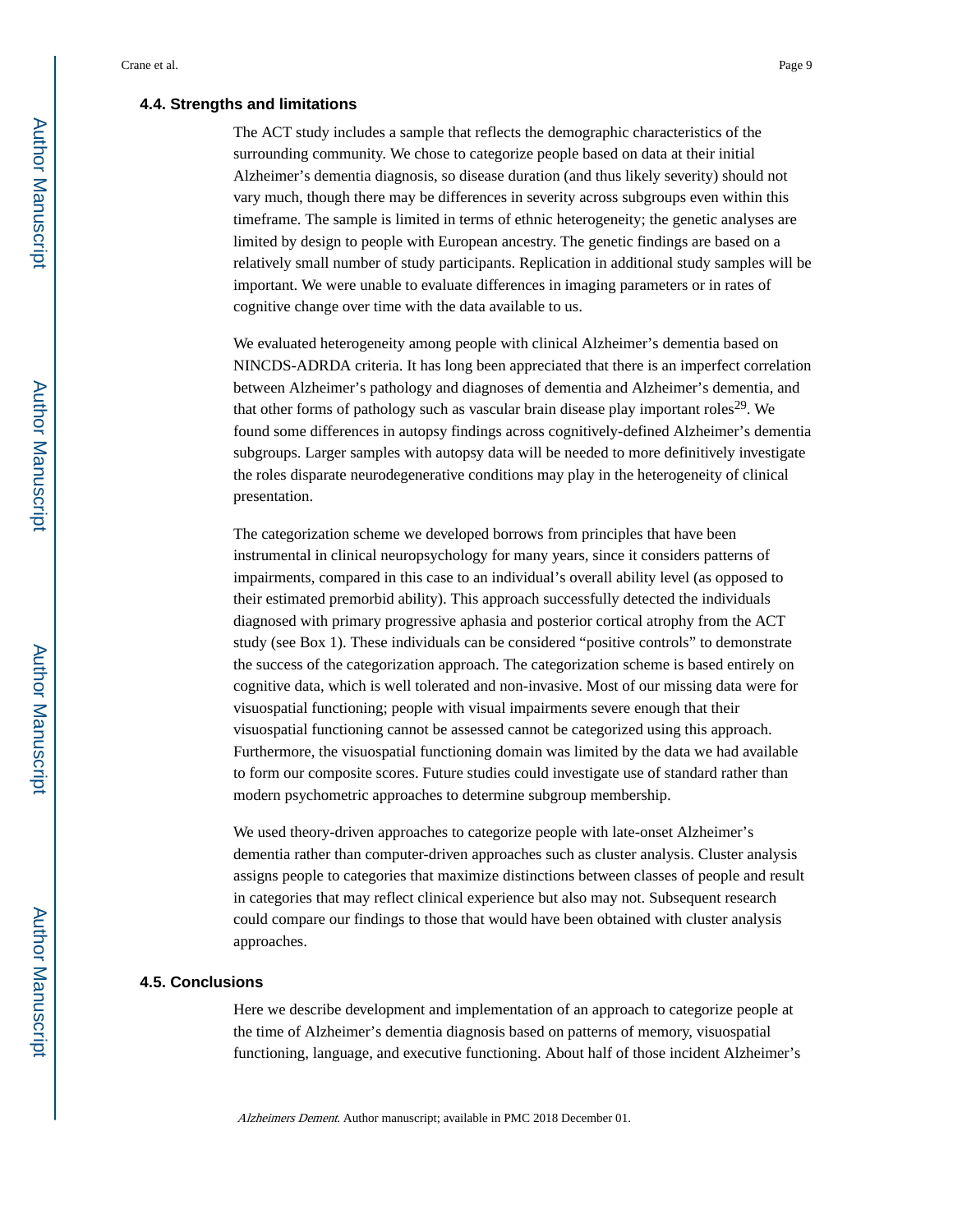dementia had a single domain with a substantial relative impairment. Initial findings provide some support for the notion that these subgroups may be biologically distinct. Further work will be needed to replicate these findings.

#### **Supplementary Material**

Refer to Web version on PubMed Central for supplementary material.

#### **Acknowledgments**

Data collection was funded by U01 AG 006781 (E Larson and P Crane, MPIs). Data analyses were funded by R01 AG 042437 (P Crane, PI), P50 AG05136 (T Grabowski, PI) and R01 AG029672 (P Crane, PI).

#### **References**

- 1. Gotovac K, Hajnsek S, Pasic MB, Pivac N, Borovecki F. Personalized medicine in neurodegenerative diseases: how far away? Mol Diagn Ther. 2014; 18(1):17–24. [PubMed: 24122102]
- 2. Kosik KS. Personalized medicine for effective Alzheimer disease treatment. JAMA Neurol. 2015; 72(5):497–498. [PubMed: 25730751]
- 3. Cholerton B, Larson EB, Quinn JF, et al. Precision Medicine: Clarity for the Complexity of Dementia. Am J Pathol. 2016; 186(3):500–506. [PubMed: 26724389]
- 4. Dubois B, Feldman HH, Jacova C, et al. Advancing research diagnostic criteria for Alzheimer's disease: the IWG-2 criteria. Lancet Neurol. 2014; 13(6):614–629. [PubMed: 24849862]
- 5. Lezak, MD. Neuropsychological assessment. 3. NY: Oxford University Press; 1995.
- 6. von Elm E, Altman DG, Egger M, Pocock SJ, Gotzsche PC, Vandenbroucke JP. The Strengthening the Reporting of Observational Studies in Epidemiology (STROBE) statement: guidelines for reporting observational studies. Ann Intern Med. 2007; 147(8):573–577. [PubMed: 17938396]
- 7. Spreen, O., Strauss, E. Compendium of neuropsychological tests: Administration, norms, and commentary. NY: Oxford UP; 1991.
- 8. Morris JC, Heyman A, Mohs RC, et al. The Consortium to Establish a Registry for Alzheimer's Disease (CERAD). Part I. Clinical and neuropsychological assessment of Alzheimer's disease. Neurology. 1989; 39(9):1159–1165. [PubMed: 2771064]
- 9. Mattis, S. Dementia Rating Scale. Odessa, FL: Psychological Assessment Resources; 1988.
- 10. Wechsler, D. WMS-R: Wechsler Memory Scale Revised manual. NY: Psychological Corporation/ HBJ; 1987.
- 11. Reitan, RM., Wolfson, D. The Halstead-Reitan neuropsychological test battery. Tucson: Neuropsychology Press; 1985.
- 12. American Psychiatric Association. Diagnostic and statistical manual of mental disorders : DSM-IV. 4th. Washington, DC: American Psychiatric Association; 1994. Task Force on DSM-IV.
- 13. McKhann G, Drachman D, Folstein M, Katzman R, Price D, Stadlan EM. Clinical diagnosis of Alzheimer's disease: report of the NINCDS-ADRDA Work Group under the auspices of Department of Health and Human Services Task Force on Alzheimer's Disease. Neurology. 1984; 34(7):939–944. [PubMed: 6610841]
- 14. Crane PK, Gibbons LE, McCurry SM, et al. Importance of home study visit capacity in dementia studies. Alzheimers Dement. 2016; 12(4):419–426. [PubMed: 26602628]
- 15. Crane PK, Carle A, Gibbons LE, et al. Development and assessment of a composite score for memory in the Alzheimer's Disease Neuroimaging Initiative (ADNI). Brain Imaging Behav. 2012; 6(4):502–516. [PubMed: 22782295]
- 16. Gibbons LE, Carle AC, Mackin RS, et al. A composite score for executive functioning, validated in Alzheimer's Disease Neuroimaging Initiative (ADNI) participants with baseline mild cognitive impairment. Brain Imaging Behav. 2012; 6(4):517–527. [PubMed: 22644789]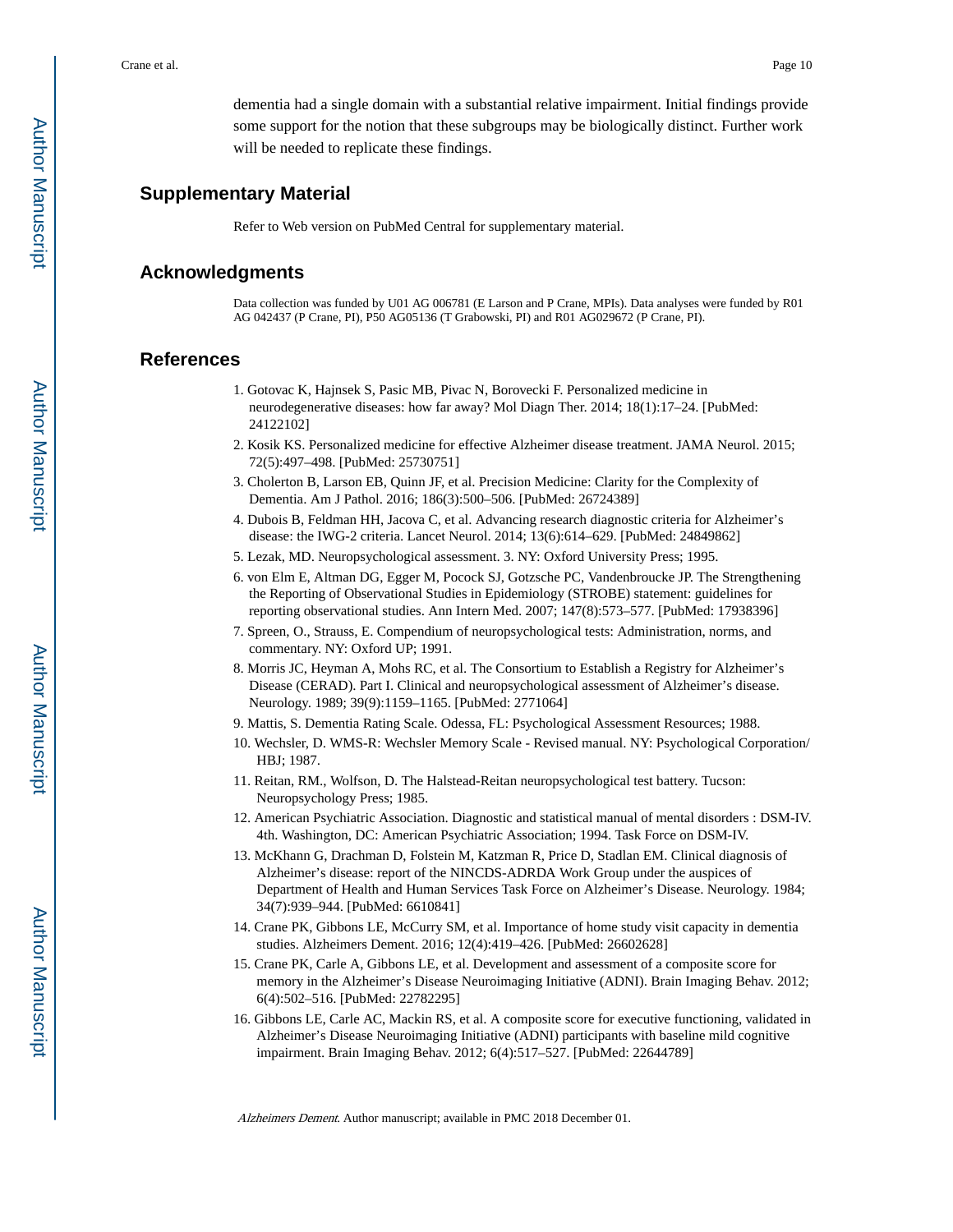- 17. Mukherjee S, Trittschuh E, Gibbons LE, Mackin RS, Saykin A, Crane PK. Dysexecutive and amnesic AD subtypes defined by single indicator and modern psychometric approaches: relationships with SNPs in ADNI. Brain Imaging Behav. 2012; 6(4):649–660. [PubMed: 23161456]
- 18. van der Sluis S, Verhage M, Posthuma D, Dolan CV. Phenotypic complexity, measurement bias, and poor phenotypic resolution contribute to the missing heritability problem in genetic association studies. PLoS One. 2010; 5(11):e13929. [PubMed: 21085666]
- 19. Muthen, LK., Muthen, BO. Mplus user's guide. 7. LA: Muthen & Muthen; p. 1998-2012.
- 20. Sonnen JA, Larson EB, Walker RL, et al. Nonsteroidal anti-inflammatory drugs are associated with increased neuritic plaques. Neurology. 2010; 75(13):1203–1210. [PubMed: 20811000]
- 21. Sonnen JA, Larson EB, Crane PK, et al. Pathological correlates of dementia in a longitudinal, population-based sample of aging. Ann Neurol. 2007; 62(4):406–413. [PubMed: 17879383]
- 22. Braak H, Braak E. Neuropathological stageing of Alzheimer-related changes. Acta Neuropathol (Berl). 1991; 82(4):239–259. [PubMed: 1759558]
- 23. Mirra SS, Heyman A, McKeel D, et al. The Consortium to Establish a Registry for Alzheimer's Disease (CERAD). Part II. Standardization of the neuropathologic assessment of Alzheimer's disease. Neurology. 1991; 41(4):479–486. [PubMed: 2011243]
- 24. Naj AC, Jun G, Beecham GW, et al. Common variants at MS4A4/MS4A6E, CD2AP, CD33 and EPHA1 are associated with late-onset Alzheimer's disease. Nat Genet. 2011; 43(5):436–441. [PubMed: 21460841]
- 25. Lambert JC, Ibrahim-Verbaas CA, Harold D, et al. Meta-analysis of 74,046 individuals identifies 11 new susceptibility loci for Alzheimer's disease. Nature Genetics. 2013; 45(12):1452–U1206. [PubMed: 24162737]
- 26. Lambert JC, Ibrahim-Verbaas CA, Harold D, et al. Meta-analysis of 74,046 individuals identifies 11 new susceptibility loci for Alzheimer's disease. Nat Genet. 2013; 45(12):1452–1458. [PubMed: 24162737]
- 27. Beeri MS, Schmeidler J, Sano M, et al. Age, gender, and education norms on the CERAD neuropsychological battery in the oldest old. Neurology. 2006; 67(6):1006–1010. [PubMed: 17000969]
- 28. Ivnik RJ, Malec JF, Smith GE, et al. Mayo's older americans normative studies: WMS-R norms for ages 56 to 94. Clinical Neuropsychologist. 1992; 6(sup001):49–82.
- 29. Schneider JA, Arvanitakis Z, Bang W, Bennett DA. Mixed brain pathologies account for most dementia cases in community-dwelling older persons. Neurology. 2007; 69(24):2197–2204. [PubMed: 17568013]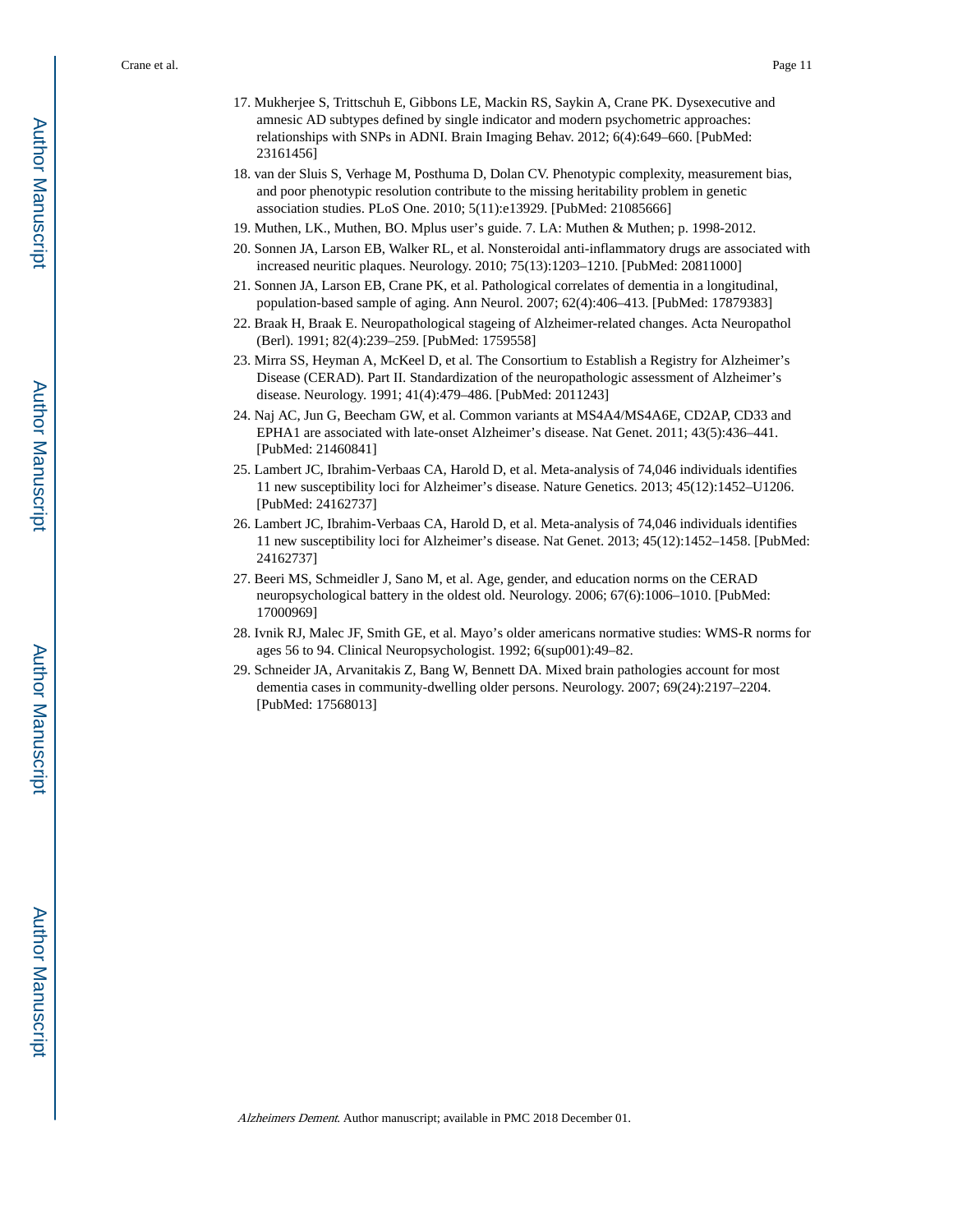#### **Box 1**

#### **Illustration of cognitively defined subgroup procedures**

We determined scores for memory, visuospatial functioning, language, and executive functioning. We determined each person's average across domains at dementia diagnosis. We determined differences from individual average scores.

Our first example case is a hypothetical individual:

|                   | Memory  | <b>Visuospatial</b><br>functioning | Language | Executive<br>functioning |
|-------------------|---------|------------------------------------|----------|--------------------------|
| <b>Scores</b>     | 0.00    | 0.00                               | 0.00     | $-1.00$                  |
| Average           | $-0.25$ | $-0.25$                            | $-0.25$  | $-0.25$                  |
| <b>Difference</b> | $+0.25$ | $+0.25$                            | $+0.25$  | $-0.75$                  |

This person scored at the ACT average among people with Alzheimer's dementia for memory, visuospatial functioning, and language, and scored 1 SD below average for executive functioning (top row). This produces an average score of −0.25 (second row). The third row shows differences from average for each domain, with a difference of −0.75 for executive functioning, which would lead this person to be categorized in the substantial executive functioning impairment subgroup.

Our second example case was a real individual with scores as shown below:

|                   | <b>Memory</b> | <b>Visuospatial</b><br>functioning | <b>Language</b> | Executive<br>functioning |
|-------------------|---------------|------------------------------------|-----------------|--------------------------|
| <b>Scores</b>     | $+1.02$       | $-0.12$                            | $-1.02$         | $-0.19$                  |
| Average           | $-0.08$       | $-0.08$                            | $-0.08$         | $-0.08$                  |
| <b>Difference</b> | $+1.10$       | $-0.04$                            | $-0.94$         | $-0.11$                  |

This person's average score was −0.08. Her memory score was quite a bit better than this, while her language score was substantially worse (difference of −0.94 points). At the ACT consensus conference, she was diagnosed with primary progressive aphasia, a previously identified atypical Alzheimer's disease subtype characterized by intact memory and a substantial language impairment.

Our third example case was another real individual with scores as shown below:

|                   | <b>Memory</b> | <b>Visuospatial</b><br>functioning | <b>Language</b> | Executive<br>functioning |
|-------------------|---------------|------------------------------------|-----------------|--------------------------|
| <b>Scores</b>     | $+2.00$       | $+0.21$                            | $+1.39$         | $+0.26$                  |
| Average           | $+0.96$       | $+0.96$                            | $+0.96$         | $+0.96$                  |
| <b>Difference</b> | $+1.04$       | $-0.75$                            | $+0.44$         | $-0.70$                  |

This person's average score was +0.96. His memory score and language score were higher than his executive functioning and visuospatial functioning scores. He was diagnosed with posterior cortical atrophy, another previously identified atypical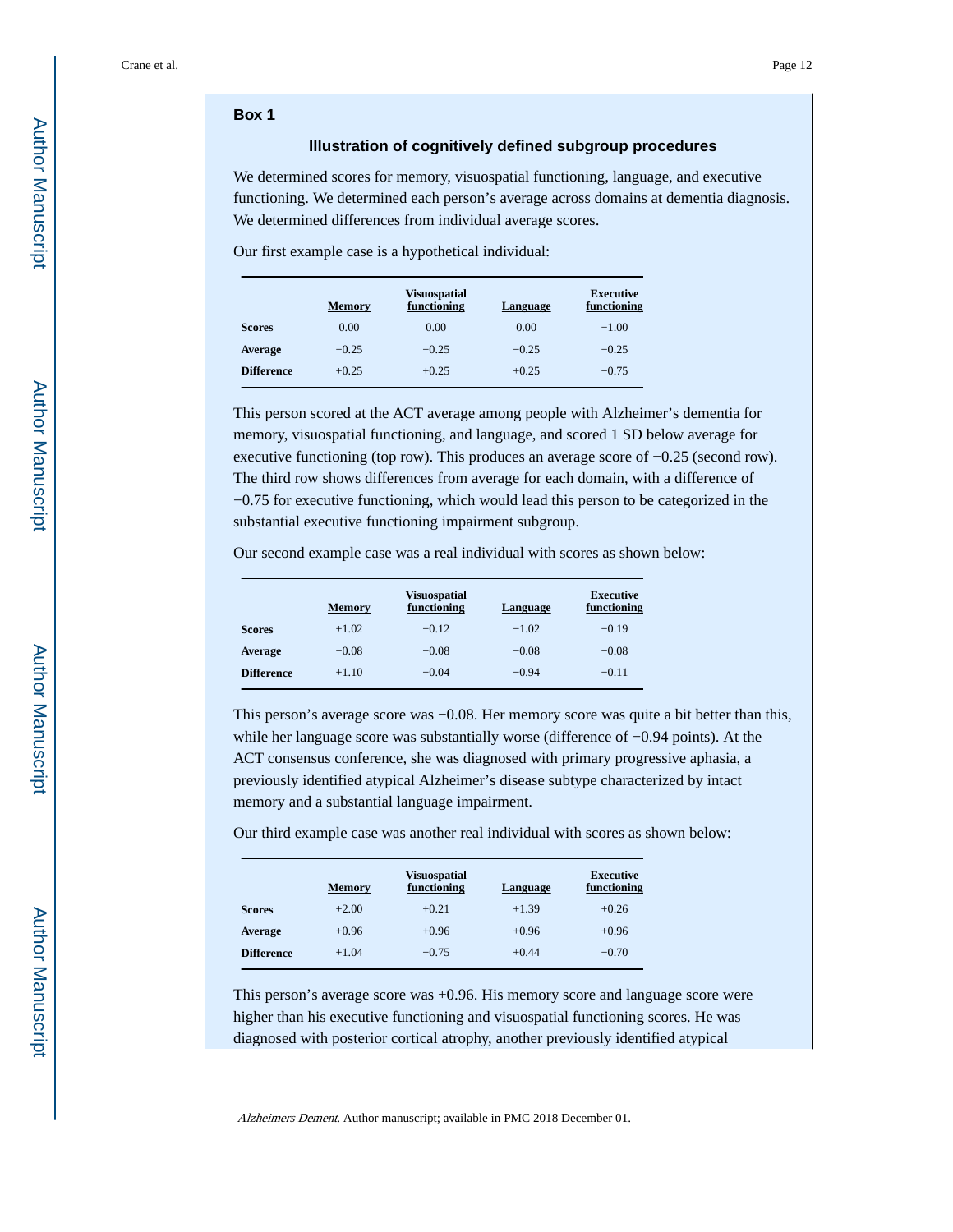Alzheimer's disease subtype characterized by intact memory and a substantial visuospatial functioning impairment.

These examples demonstrate procedures used to determine cognitively-defined subgroups of typical late-onset Alzheimer's dementia. The real examples show how these approaches work for one individual each with previously established atypical Alzheimer's disease subtypes.

Author Manuscript

Author Manuscript

Author Manuscript

Author Manuscript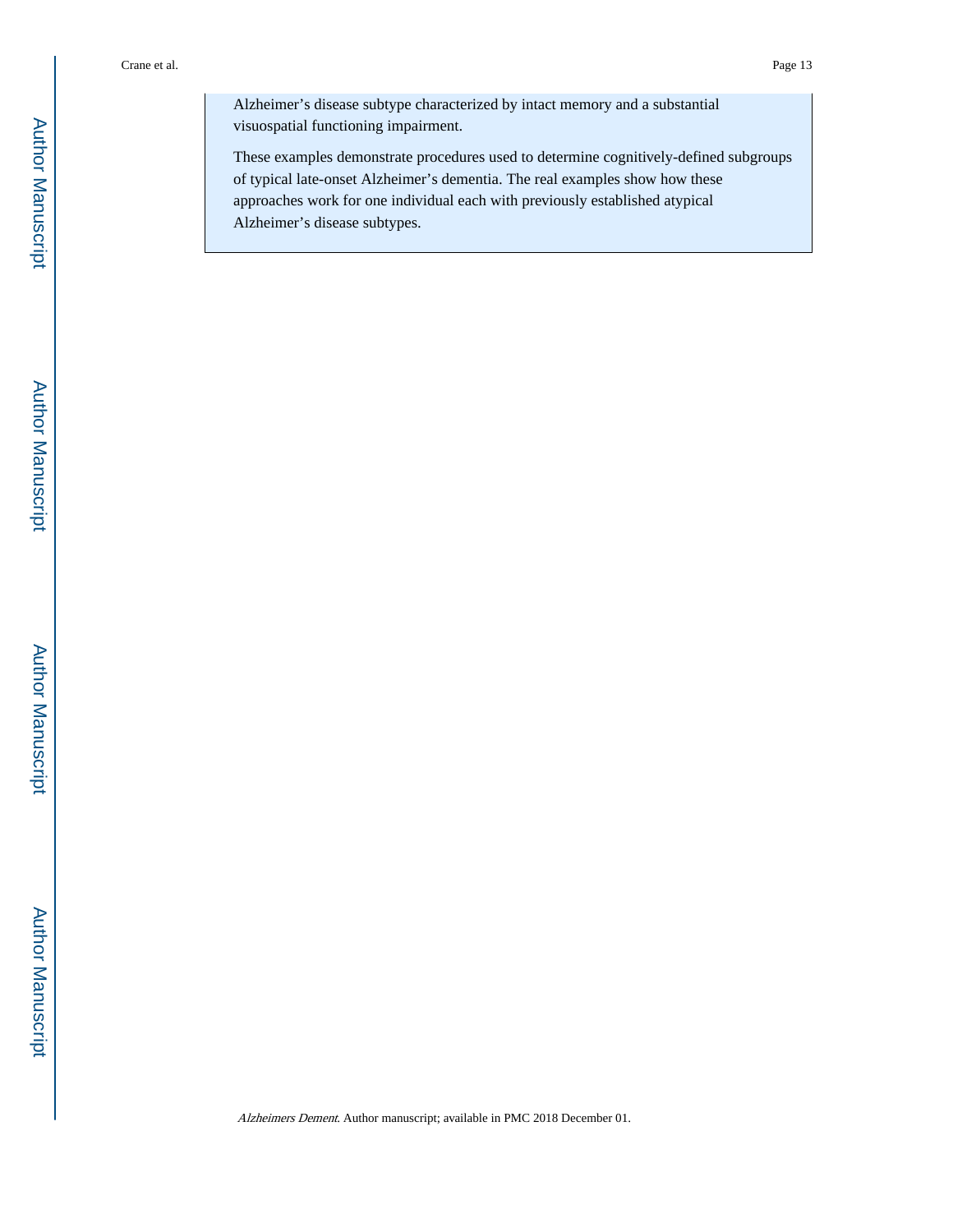#### **Box 2**

#### **Performance of people with Alzheimer's dementia from the ACT study compared to published normative data**

|                                                                   | <b>Memory:</b><br>Logical<br><b>Memory</b><br>II from<br>the |                                        |                                       | <b>Executive</b><br>functioning: |
|-------------------------------------------------------------------|--------------------------------------------------------------|----------------------------------------|---------------------------------------|----------------------------------|
|                                                                   | $WMS-R1$                                                     | Visuospatial Construction <sup>2</sup> | Language: Animal Fluency <sup>2</sup> | Trails $\mathbf{B}^2$            |
| <b>Raw Score Norms, Previously Published</b>                      |                                                              |                                        |                                       |                                  |
| Normal, $25th$ percentile                                         | $8 - 9$                                                      | 8.9                                    | 12.4                                  | 198                              |
| Normal, 50 <sup>th</sup> percentile                               | $11 - 13$                                                    | 10.2                                   | 15.3                                  | 150                              |
| Normal, 75 <sup>th</sup> percentile                               | 16                                                           | 10.9                                   | 18.5                                  | 109                              |
| Mean (SD) from people from ACT with incident Alzheimer's dementia |                                                              |                                        |                                       |                                  |
| All with AD                                                       | 1.7(2.6)                                                     | 8.8(1.7)                               | 10.5(3.9)                             | $231*$                           |
| 0 domains with relative<br>impairment                             | 1.4(2.1)                                                     | 8.9(1.4)                               | 10.4(3.6)                             | $257*$                           |
| 1 domain with relative impairment                                 |                                                              |                                        |                                       |                                  |
| Memory                                                            | 0.1(0.7)                                                     | 9.7(1.2)                               | 10.7(4.0)                             | $166*$                           |
| Visuospatial                                                      | 2.7(3.1)                                                     | 7.2(2.0)                               | 12.0(4.2)                             | $230*$                           |
| Language                                                          | 3.2(3.2)                                                     | 9.3(1.4)                               | 8.8(3.5)                              | $225$ $*$                        |
| <b>Executive functioning</b>                                      | 3.6(3.2)                                                     | 9.2(1.3)                               | 8.8(3.3)                              | $300*$                           |
| 2 domains with<br>relative impairment                             | 3.5(3.4)                                                     | 8.0(2.9)                               | 10.8(4.5)                             | $300*$                           |

<sup>\*</sup>Trails B is terminated at 5 minutes (300 seconds). The median and 25<sup>th</sup> percentile for everyone with Alzheimer's dementia and for each of the subgroups was 300 seconds (it was 296 seconds for the group with single domain – memory). For example, for everyone with<br>Alzheimer's dementia, the 25<sup>th</sup> percentile was 300, and the median was 300, while the 75<sup>th</sup> percentile for people with Alzheimer's dementia from ACT.

This table shows published normative data and data from people with incident Alzheimer's dementia from the ACT study for one indicator from each domain. For the memory domain, scores for people with Alzheimer's dementia are substantially lower on Logical Memory II than published normative data for people over age 83 (median age  $88$ <sup>1</sup>. The group with substantial relative memory impairment had the very lowest performance, as expected. For the other three tests, we show published data from cognitively intact females aged  $85-89$  with  $>12$  years education<sup>2</sup>, which is the modal group for the ACT study. In the visuospatial functioning domain, construction was not especially impaired for people with Alzheimer's dementia compared with published normative data, with the exception of the people with substantial relative visuospatial functioning impairments. In the language domain, animal naming was substantially impaired compared with published normative data across all groups of people with Alzheimer's dementia, and most profoundly among those with substantial relative language impairments, but also among those with substantial relative executive functioning impairments. In the executive functioning domain, Trails B was 300 seconds (maximum value) for more than half of people with Alzheimer's dementia in the ACT study, and for at least three quarters of those in the isolated substantial executive functioning group and the group with more than 1 domain with a substantial impairment.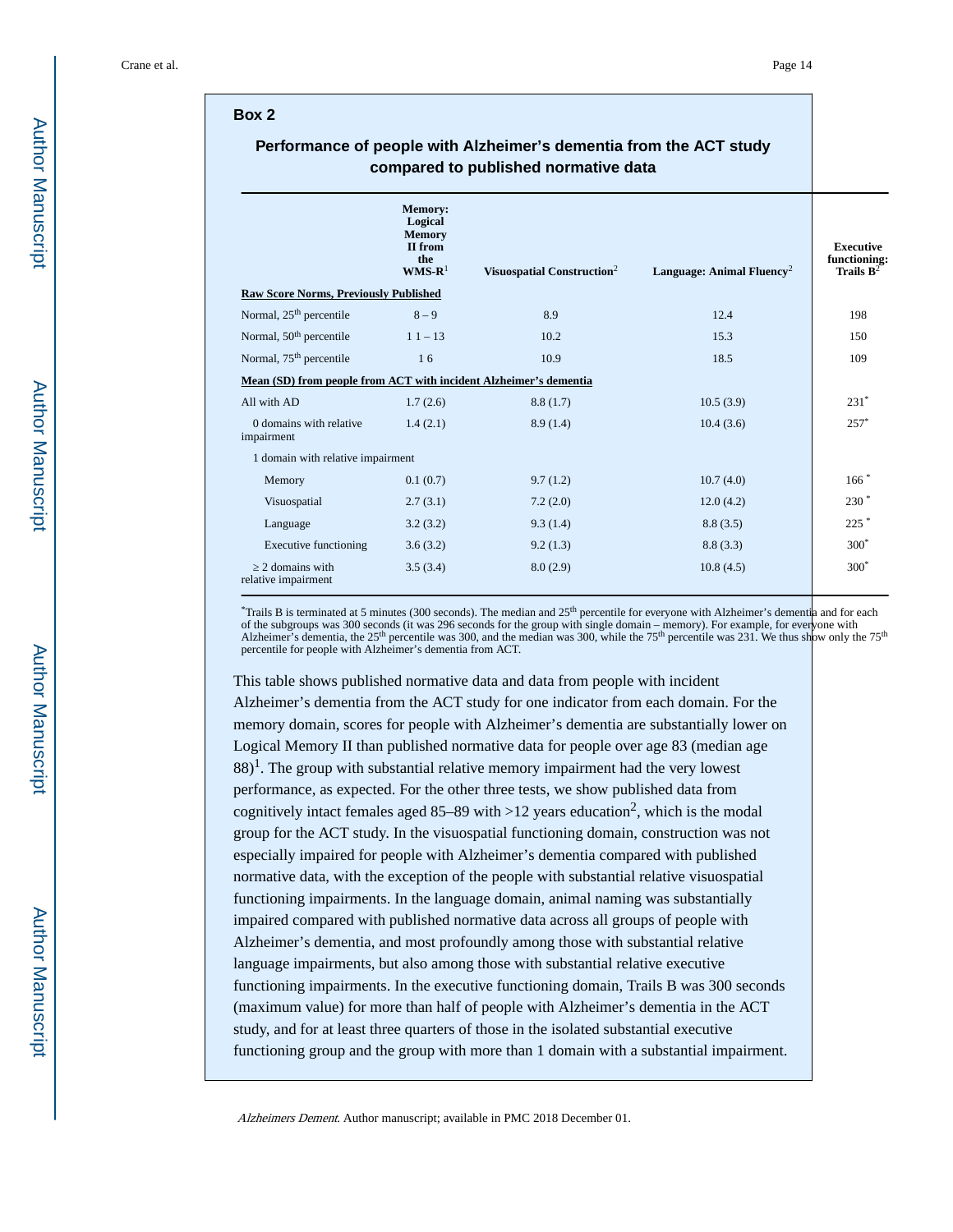#### **Research in Context**

- **1.** Systematic review: We reviewed PubMed literature sources on endophenotyping in the context of Alzheimer's dementia. We found many papers on fluid and neuroimaging biomarker strategies, but none that incorporated patterns of cognitive tests. We have contributed to the literature considering differences between memory and executive functioning among people with Alzheimer's dementia to isolate people with prominent executive dysfunction. We are not aware of studies that have also considered language and visuospatial functioning as well.
- **2.** Interpretation: Our findings indicate that our cognitive subtyping strategy identified groups that had heterogeneous neuropathological findings and disparate relationships with genetic variants previously identified to be associated with risk for late-onset Alzheimer's dementia.
- **3.** Future directions: Future research is needed to replicate these findings in other populations and determine whether a cognitive subtyping strategy may be useful to isolate biologically relevant subsets of people with Alzheimer's dementia and thus used as an endophenotyping strategy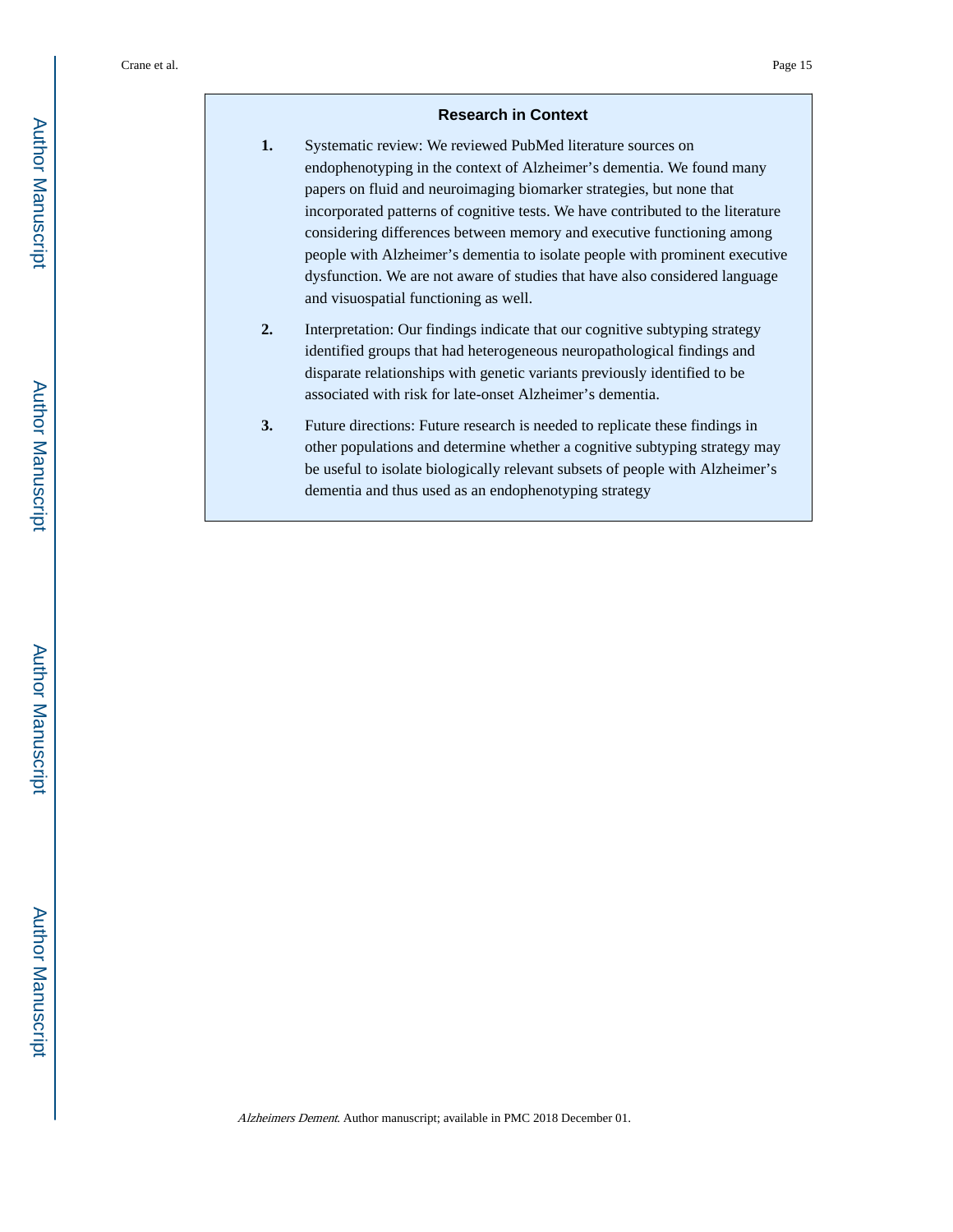

**Figure 1.**  Derivation of the analytic sample.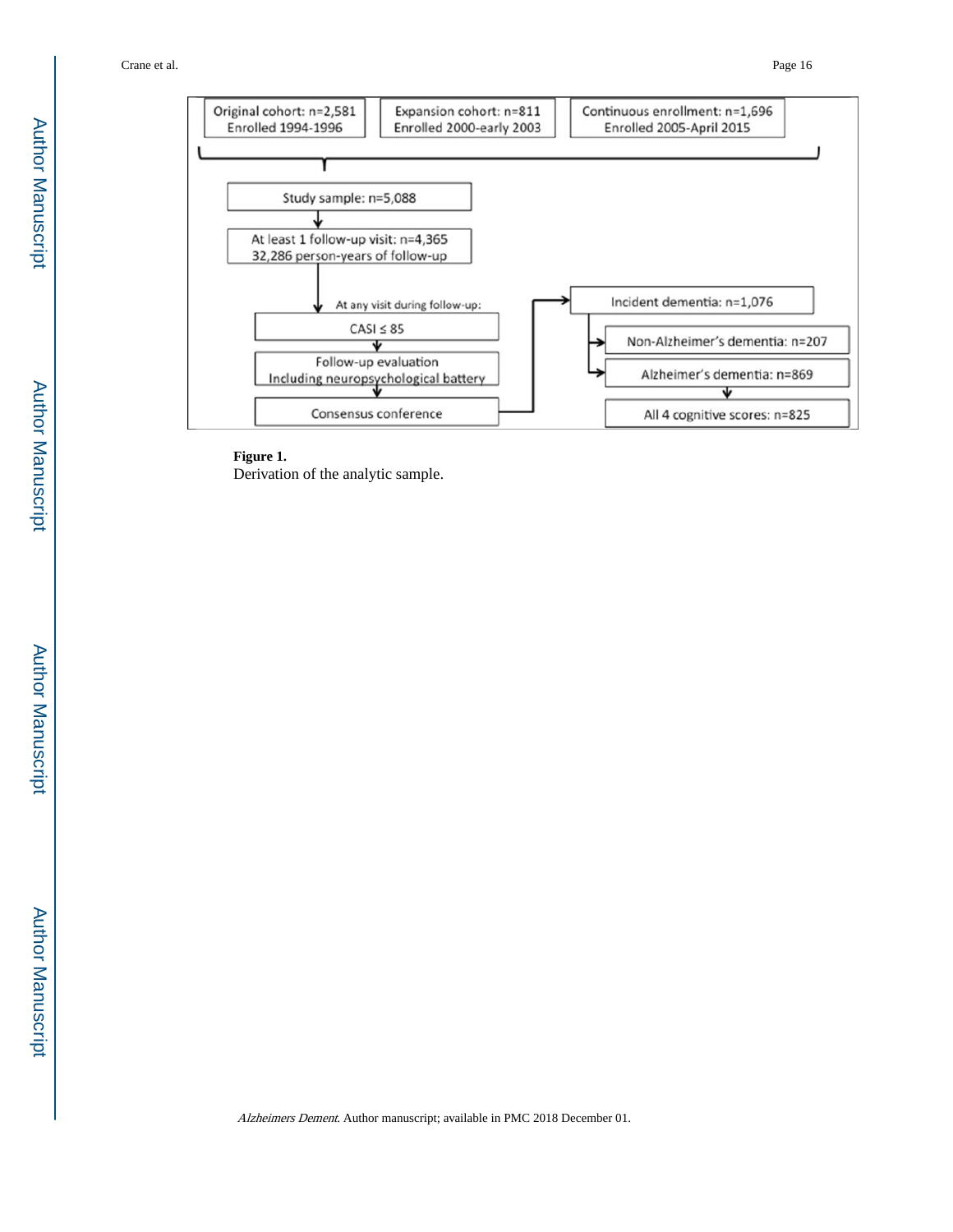| ì |
|---|
|   |
| l |
| ï |
|   |
| ı |
|   |
|   |
| l |
| ٠ |

Author Manuscript

Author Manuscript

**Table 1**

Demographic characteristics, APOE genotype, and cognitive scores across cognitively-defined subgroups of 825 people with incident Alzheimer's Demographic characteristics, APOE genotype, and cognitive scores across cognitively-defined subgroups of 825 people with incident Alzheimer's<br>dementia

|                             |                                                  |                                                                                |                                                      | Single domain impairment with relative                                       |                                                             |                                                                     |                                                                                                   |
|-----------------------------|--------------------------------------------------|--------------------------------------------------------------------------------|------------------------------------------------------|------------------------------------------------------------------------------|-------------------------------------------------------------|---------------------------------------------------------------------|---------------------------------------------------------------------------------------------------|
| Characteristics             | $(N=825)$ , mean $(SD)$<br>or n $(%)$<br>Overall | relative impairment<br>$(N=393)$ , mean $(SD)$<br>No domain with<br>or n $(%)$ | (N=148), mean<br>$(SD)$ or n $(^{9}/_{0})$<br>Memory | $(N=117)$ , mean<br>$(SD)$ or n $(^{9}/_{0})$<br>Visuospatial<br>functioning | $(N=71)$ , mean<br>$\rm (SD)$ or n $\rm (^9\%)$<br>Language | (N=66), mean (SD)<br>functioning<br>Executive<br>or n $(^{9}/_{0})$ | $(N=30)$ , mean $(SD)$ or<br>Multiple domains<br>impairments<br>with relative<br>$\mathbf{n}$ (%) |
| Demographic characteristics |                                                  |                                                                                |                                                      |                                                                              |                                                             |                                                                     |                                                                                                   |
| Female sex                  | 522 (63%)                                        | 248 (63%)                                                                      | 92(62%)                                              | 77 (66%)                                                                     | 47 (66 %)                                                   | 37 (56%)                                                            | 21 (70%)                                                                                          |
| Enrollment age              | 77(6)                                            | 77(6)                                                                          | $76(7)$                                              | 78(6)                                                                        | 77(6)                                                       | 76(6)                                                               | 78(6)                                                                                             |
| Diagnosis age               | 86(6)                                            | 86(6)                                                                          | 85(6)                                                | 86(6)                                                                        | 86(5)                                                       | 85(6)                                                               | 87(6)                                                                                             |
| Education                   | 14(3)                                            | 14(3)                                                                          | 14(3)                                                | 14(3)                                                                        | 14(3)                                                       | 13(3)                                                               | 13(4)                                                                                             |
| APOE genotype               |                                                  |                                                                                |                                                      |                                                                              |                                                             |                                                                     |                                                                                                   |
| Any APOE e4 alleles         | 243/711 (34%)                                    | 121/340 (36%)                                                                  | 60/130 (45%)                                         | 28/100 (28 %)                                                                | 15/60 (25%)                                                 | 13/58 (22%)                                                         | 6/23 (26%)                                                                                        |
| Cognitive scores            |                                                  |                                                                                |                                                      |                                                                              |                                                             |                                                                     |                                                                                                   |
| CASI                        | $79(9)$                                          | 78 (10)                                                                        | 79(8)                                                | 81(8)                                                                        | $80(7)$                                                     | 77(8)                                                               | 74 (11)                                                                                           |
| Average cognition           | 0.0(0.7)                                         | 0.0(0.7)                                                                       | 0.2(0.6)                                             | 0.0(0.8)                                                                     | $-0.1(0.8)$                                                 | $-0.1(0.7)$                                                         | $-0.4(0.9)$                                                                                       |
| Memory                      | $0.0\left(1.0\right)^{*}$                        | 0.0(0.8)                                                                       | $-0.9(0.7)$                                          | 0.6(1.0)                                                                     | 0.3(1.0)                                                    | 0.5(0.9)                                                            | 0.3(1.4)                                                                                          |
| Visuospatial functioning    | $0.0\left(1.0\right)^{*}$                        | 0.0(0.8)                                                                       | 0.7(0.7)                                             | $-1.2(0.9)$                                                                  | (6.0, 4.0)                                                  | 0.2(0.9)                                                            | $-0.4(1.4)$                                                                                       |
| Language                    | $0.0\left(1.0\right)^{*}$                        | 0.0(0.8)                                                                       | $(6.0)$ + 0                                          | 0.3(0.9)                                                                     | $-1.1(0.9)$                                                 | 0.1(0.9)                                                            | $-0.6(1.4)$                                                                                       |
| Executive functioning       | $0.0\left(1.0\right)^{*}$                        | 0.0(0.9)                                                                       | 0.6(0.8)                                             | 0.1(1.0)                                                                     | 0.0(0.9)                                                    | $-1.1(0.8)$                                                         | $-0.8(1.6)$                                                                                       |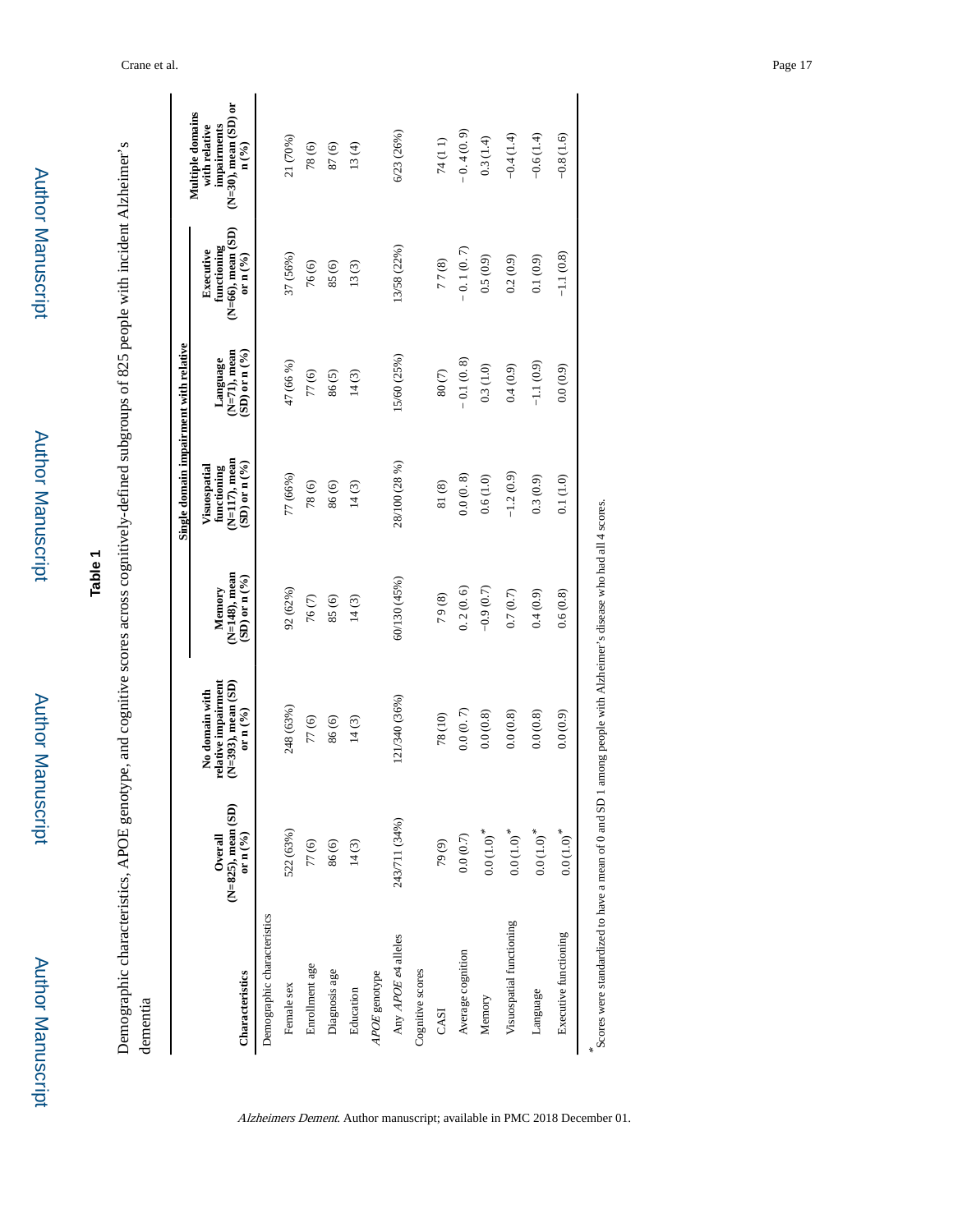| ļ      |
|--------|
|        |
| ļ      |
|        |
|        |
| ì      |
|        |
|        |
|        |
|        |
| i<br>ï |
|        |
|        |
|        |
|        |
|        |
|        |

Author Manuscript

**Author Manuscript** 

Author Manuscript Author Manuscript

# **Table 2**

Autopsy findings for people with no dementia (n=294) and for people with clinical Alzheimer's dementia (n=180) \*

|                                                                                                                                                                                                                                                  |                                                 |                                                                                                      |                                                                                  |                                                | Alzheimer's disease                                                            |                                                             |                                                                        |                                                                                                  |
|--------------------------------------------------------------------------------------------------------------------------------------------------------------------------------------------------------------------------------------------------|-------------------------------------------------|------------------------------------------------------------------------------------------------------|----------------------------------------------------------------------------------|------------------------------------------------|--------------------------------------------------------------------------------|-------------------------------------------------------------|------------------------------------------------------------------------|--------------------------------------------------------------------------------------------------|
|                                                                                                                                                                                                                                                  |                                                 |                                                                                                      |                                                                                  |                                                | Single domain with relative impairments                                        |                                                             |                                                                        |                                                                                                  |
| Autopsy finding                                                                                                                                                                                                                                  | (N=294), mean (SD)<br>No dementia<br>or n $(%)$ | with Alzheimer's<br>Total, all people<br>$(N=180)$ , mean<br>$(SD)$ or $n$ $\binom{9}{0}$<br>disease | No domain with<br>$(N=93)$ , mean<br>$(SD)$ or n $(%)$<br>impairment<br>relative | $(N=32)$ , mean<br>$SD)$ or n $(\%)$<br>Memory | $SD$ ) or $n$ $\binom{9}{0}$<br>$(N=25)$ , mean<br>Visuospatial<br>functioning | $(N=12)$ , mean<br>$SD$ ) or $n$ $\binom{9}{0}$<br>Language | $(SD)$ or n $(^{9}/_0)$<br>$(N=12)$ , mean<br>functioning<br>Executive | <b>Multiple domains</b><br>$(N=6)$ , mean $(SD)$<br>impairments<br>with relative<br>or n $(°_0)$ |
| Alzheimer's pathology, amyloid angiopathy, hippocampal sclerosis                                                                                                                                                                                 |                                                 |                                                                                                      |                                                                                  |                                                |                                                                                |                                                             |                                                                        |                                                                                                  |
| Braak Stage, mean (SD)                                                                                                                                                                                                                           | 2.8(1.6)                                        | 4.4 (1.6)                                                                                            | 4.3 (1.7)                                                                        | 5.1 (1.4)                                      | 4.2(1.5)                                                                       | 4.4 (1.7)                                                   | 4.4(1.8)                                                               | 4.2 (1.2)                                                                                        |
| Braak Stage 4, n (%)                                                                                                                                                                                                                             | 66 (22%)                                        | 130 (72%)                                                                                            | 63 (68%)                                                                         | 29 (91%)                                       | 16 (64%)                                                                       | 9(75%)                                                      | 9(75%)                                                                 | 4(67%)                                                                                           |
| CERAD level, mean (SD)                                                                                                                                                                                                                           | 1.3(1.1)                                        | 2.0(1.1)                                                                                             | 2.1(1.0)                                                                         | 2.0(1.2)                                       | 1.9(1.1)                                                                       | 2.0(1.2)                                                    | 1.8(1.3)                                                               | 1.5(1.0)                                                                                         |
| Sufficient AD <sup>*</sup>                                                                                                                                                                                                                       | 71 (24%)                                        | 120 (67%)                                                                                            | 62(67%)                                                                          | 22 (67%)                                       | 17 (68%)                                                                       | 8(67%)                                                      | 8(67%)                                                                 | 3(50%)                                                                                           |
| Amyloid angiopathy                                                                                                                                                                                                                               | 61/291 (21%)                                    | 67/179 (37%)                                                                                         | 33 (35%)                                                                         | 16 (50%)                                       | 7/24 (29%                                                                      | 5(42%)                                                      | 5(42%)                                                                 | 1 (17%)                                                                                          |
| Hippocampal sclerosis                                                                                                                                                                                                                            | 17/283 (6%)                                     | 25/176 (14%)                                                                                         | 14 (15%)                                                                         | 5/50 (17%                                      | 1/24(4%)                                                                       | 2(17%)                                                      | 2(17%)                                                                 | 1/5 (20%                                                                                         |
| Lewy bodies                                                                                                                                                                                                                                      |                                                 |                                                                                                      |                                                                                  |                                                |                                                                                |                                                             |                                                                        |                                                                                                  |
| Any Lewy bodies                                                                                                                                                                                                                                  | 41 (14%)                                        | 33/179 (18%)                                                                                         | 19 (20%)                                                                         | 5 (16%)                                        | 4/24 (17%)                                                                     | 1(8%)                                                       | 3(25%)                                                                 | 1 (17%)                                                                                          |
| Amygdala                                                                                                                                                                                                                                         | 31/275 (11%)                                    | 24/173 (14%)                                                                                         | 14/90 (16%                                                                       | 4/32 (13%)                                     | 4/23 (17%)                                                                     | (0.00)                                                      | 2/11 (18%)                                                             | (0.00)                                                                                           |
| Vascular brain injury                                                                                                                                                                                                                            |                                                 |                                                                                                      |                                                                                  |                                                |                                                                                |                                                             |                                                                        |                                                                                                  |
| Cystic infarcts                                                                                                                                                                                                                                  | 65/286 (23%)                                    | 73/179 (41%)                                                                                         | 35/92 (38%                                                                       | 12 (38%)                                       | 12 (48%)                                                                       | 7 (58%)                                                     | 5(42%)                                                                 | 2(33%)                                                                                           |
| Microvascular infarcts                                                                                                                                                                                                                           |                                                 |                                                                                                      |                                                                                  |                                                |                                                                                |                                                             |                                                                        |                                                                                                  |
| Any microvascular infarct                                                                                                                                                                                                                        | 100/293 (34%)                                   | 99/179 (55%)                                                                                         | 50 (54%)                                                                         | 18 (56%)                                       | 14/24 (58%)                                                                    | 9(75%)                                                      | 6(50%)                                                                 | 2(33%)                                                                                           |
| Cortex                                                                                                                                                                                                                                           | 81/293 (28%)                                    | 80/179 (45%)                                                                                         | 42 (45%)                                                                         | 15(47%                                         | 10/24 (42%)                                                                    | 7 (58%)                                                     | 5(42%)                                                                 | 1 (17%)                                                                                          |
| Deep                                                                                                                                                                                                                                             | 69/292 (24%)                                    | 72/178 (40%)                                                                                         | 35/92 (38%                                                                       | 10(31%)                                        | 11/24 (46%)                                                                    | 8(67%)                                                      | 7 (58%)                                                                | 1 (17%)                                                                                          |
| Denominators are specified in column heads unless indicated. CERAD scores are 0 (none), 1 (sparse), 2 (moderate), 3 (frequent), or 4 (severe). "Sufficient AD" refers to having a Braak stage at least 3 and<br>a CERAD level at least moderate. |                                                 |                                                                                                      |                                                                                  |                                                |                                                                                |                                                             |                                                                        |                                                                                                  |

Alzheimers Dement. Author manuscript; available in PMC 2018 December 01.

Alzheimer's disease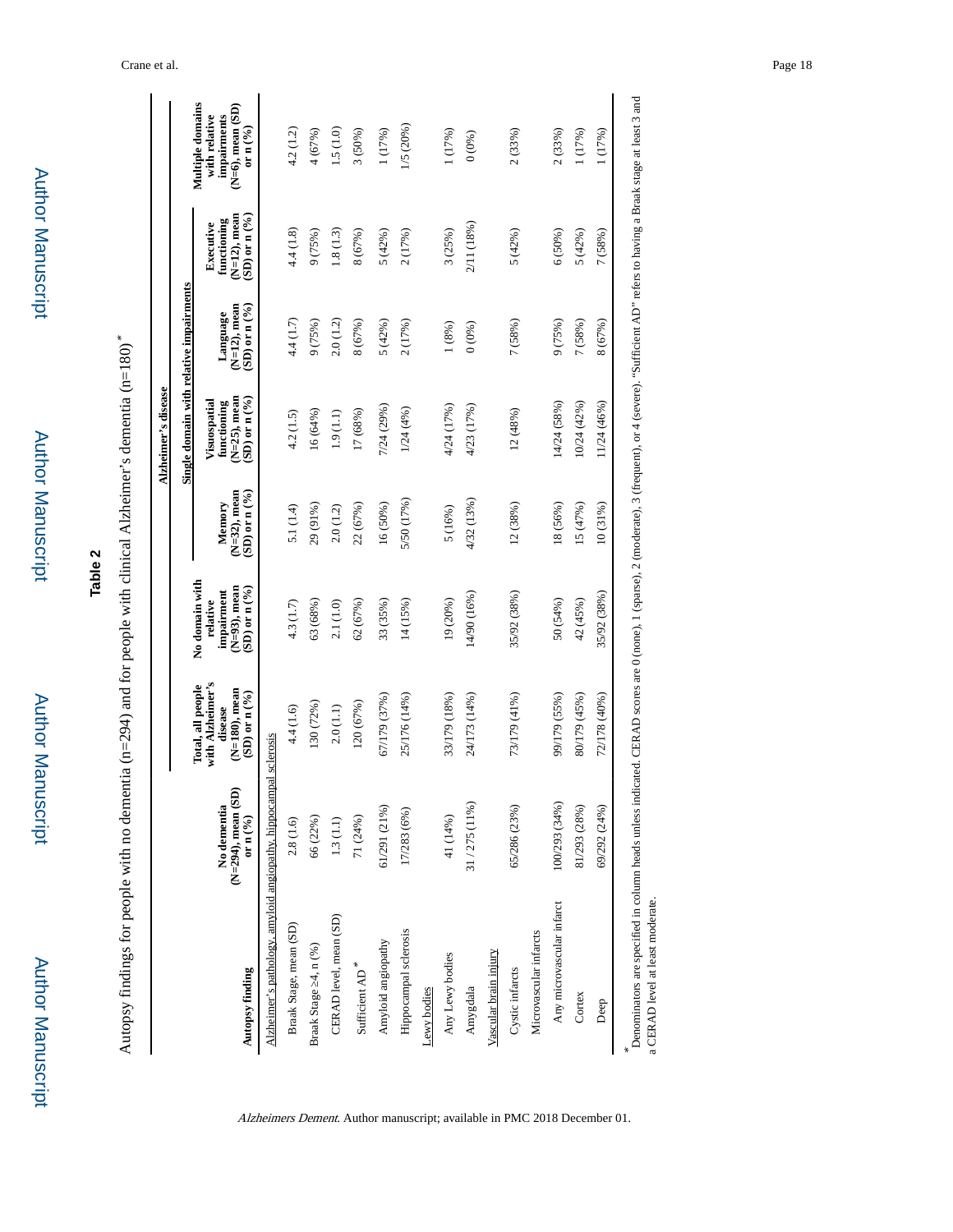Author ManuscriptAuthor Manuscript

Author Manuscript

Author Manuscript

Genetic findings (see note for details)

Genetic findings (see note for details)

**Table 3**

Author Manuscript Author Manuscript

|            |                                                                                                                                                                                                        |      |                         |                   |                                                  |                    | Single domain with relative deficits |                      |                                          | Multiple domains                      |
|------------|--------------------------------------------------------------------------------------------------------------------------------------------------------------------------------------------------------|------|-------------------------|-------------------|--------------------------------------------------|--------------------|--------------------------------------|----------------------|------------------------------------------|---------------------------------------|
| rs number  | Gene                                                                                                                                                                                                   | MAF  | Reported<br>$\tilde{e}$ | Overall<br>in ACT | No domain with<br>relative deficits<br>$(n=217)$ | Memory<br>$(n=85)$ | Visuospatial functioning<br>$(n=65)$ | Language<br>$(n=38)$ | <b>Executive functioning</b><br>$(n=37)$ | with relative<br>deficits<br>$(n=15)$ |
| rs11218343 | $SORLI^*$                                                                                                                                                                                              | 0.04 | 1.30                    | 115               | 1.05                                             | 1.69               | 1.39                                 | 0.62                 | 1.01                                     | 1.33                                  |
| rs6733839  | ${\cal B}N{\cal I}$                                                                                                                                                                                    | 0.41 | 1.22                    | 1.10              | 1.25                                             | 1.02               | 117                                  | 0.1                  | 0.78                                     | 0.70                                  |
| rs6656401  | CR <sub>I</sub>                                                                                                                                                                                        | 0.20 | 1.18                    | $1.29^{\dagger}$  | 1.12                                             | $1.43^{\dagger}$   | 1.65                                 | 1.49                 | 0.98                                     | 1.80                                  |
| rs9331896  | $\sigma$                                                                                                                                                                                               | 0.38 | 1.16                    | 0.85              | 0.85                                             | 1.14               | 0.71                                 | 0.71                 | 1.12                                     | 0.59                                  |
| rs4147929  | ABCA7                                                                                                                                                                                                  | 0.19 | 1.15                    | LT.               | $1.30^{\dagger}$                                 | 112                | 1.13                                 | 0.87                 | 0.94                                     | 1.89                                  |
| rs10792832 | PICALM                                                                                                                                                                                                 | 0.36 | 1.15                    | $\Xi$             | $\frac{14}{1}$                                   | 1.36               | 0.96                                 | 1.03                 | 1.20                                     | 0.55                                  |
| rs17125944 | <b>FERMT2</b>                                                                                                                                                                                          | 0.09 | 1.14                    | 1.25              | 1.16                                             | 1.26               | 1.39                                 | 0.67                 | 1.30                                     | 1.83                                  |
| rs7274581  | CASS4                                                                                                                                                                                                  | 0.08 | 1.14                    | 1.07              | 0.1                                              | 1.52               | 1.67                                 | 0.96                 | 0.59                                     | 0.46                                  |
| rs983392   | $MS4A6A^*$                                                                                                                                                                                             | 0.40 | $\Xi$                   | 1.08              | 1.02                                             | 1.39               | 112                                  | 0.109                | 0.84                                     | 0.1                                   |
| rs11771145 | $EPHAI^*$                                                                                                                                                                                              | 0.34 | $\Xi$                   | 1.01              | 0.95                                             | 1.32               | 0.76                                 | 0.82                 | 1.45                                     | 0.95                                  |
| rs9271192  | HLA-DRB5-HLA-DRB1                                                                                                                                                                                      | 0.28 | $\Xi$                   | 0.86              | 0.89                                             | 0.93               | 1.07                                 | 0.65                 | $0.55^{\dagger}$                         | 0.64                                  |
| rs28834970 | PTK2B                                                                                                                                                                                                  | 0.37 | 1.10                    | $1.24^{\dagger}$  | $1.28^{\dagger}$                                 | 1.22               | 0.82                                 | 1.49                 | 1.47                                     | 1.45                                  |
| rs10948363 | CD2AP                                                                                                                                                                                                  | 0.27 | 1.10                    | 1.19              | 1.18                                             | 1.15               | 1.28                                 | $1.66^{\dagger}$     | 112                                      | 0.92                                  |
| rs1476679  | $ZCWPWI^*$                                                                                                                                                                                             | 0.29 | 1.10                    | 1.03              | $\Xi$                                            | 1.31               | 0.98                                 | $0.57^{\dagger}$     | 0.80                                     | 1.44                                  |
| rs10498633 | <b>SLC24A4-RIN3</b>                                                                                                                                                                                    | 0.22 | 1.10                    | $.23^{\dagger}$   | $1.31^{\dagger}$                                 | 1.14               | 1.44                                 | 1.38                 | 1.19                                     | 0.99                                  |
| rs35349669 | <b>USddVI</b>                                                                                                                                                                                          | 64.0 | 1.08                    | 112               | 1.05                                             | 1.10               | 0.94                                 | 1.26                 | 1.31                                     | 1.44                                  |
| rs10838725 | ${\cal C}\!{\cal E}\!{\cal L}\!{\cal F}\!{\cal I}$                                                                                                                                                     | 0.32 | 1.08                    | 1.02              | 0.97                                             | 1.33               | 0.71                                 | 0.98                 | 1.05                                     | 1.04                                  |
| rs2718058  | $\ensuremath{\mathit{NME8}}$                                                                                                                                                                           | 0.37 | 1.08                    | 00.1              | 0.90                                             | 1.18               | 1.26                                 | 0.66                 | 1.20                                     | 0.62                                  |
| rs190982   | <b>MEF2C</b> *                                                                                                                                                                                         | 0.41 | 1.08                    | $1.22^{\dagger}$  | 1.23                                             | 1.27               | 1.23                                 | 1.14                 | 0.96                                     | 1.41                                  |
| rs3865444  | $CD33^*$                                                                                                                                                                                               | 0.31 | 1.06                    | 1.18              | $1.33^{\dagger}$                                 | 0.89               | 1.39                                 | 0.95                 | 0.98                                     | 1.65                                  |
|            | The first column shows the rs number for the 20 SNVs reported in Lambert et al. (2014) to be associated with late-onset Alzheimer's dementia. The second column shows the closest gene to the tag SNV. |      |                         |                   |                                                  |                    |                                      |                      |                                          |                                       |

Alzheimers Dement. Author manuscript; available in PMC 2018 December 01.

The third column shows the minor allele frequency (MAF) reported in Lambert et al. (2014). The fourth column shows the odds ratio (OR) reported in Lambert et al. (2014). Some minor alleles were

The third column shows the minor allele frequency (MAF) reported in Lambert et al. (2014). The fourth column shows the odds ratio (OR) reported in Lambert et al. (2014). Some minor alleles were

protective; we took the inverse of these protective odds ratios (marked with \*) such that each odds ratio shown here is in the risk direction. We sorted SNVs in descending order of their odds ratios. The fifth

\*) such that each odds ratio shown here is in the risk direction. We sorted SNVs in descending order of their odds ratios. The fifth

 $\uparrow$  had a nominal p<0.05 in the ACT study. The next six columns show odds ratios for each subgroup in the ACT study,

each compared with cognitively normal elderly controls. The color coding scheme is increasingly red for successively higher odds ratios (1.30–1.49 light pink, 1.50–1.74 medium pink, 1.75–1.99 dark pink, ≥2.00 dark red) and increasingly blue for successively lower odds ratios (0.77–0.67 turquoise, 0.66–0.58 light blue, 0.57–0.51 medium blue; <0.5, dark blue). We chose to mark ORs greater than 1.30 (or

2.00 dark red) and increasingly blue for successively lower odds ratios (0.77-0.67 urquoise, 0.66-0.58 light blue, 0.57-0.51 medium blue; <0.5, dark blue). We chose to mark ORs greater than 1.30 (or

each compared with cognitively normal elderly controls. The color coding scheme is increasingly red for successively higher odds ratios (1.30-1.49 light pink, 1.50-1.74 medium pink, 1.75-1.99 dark pink, column shows the overall odds ratio for the ACT study. SNVs with a single dagger  $(\dagger)$  had a nominal p<0.05 in the ACT study. The next six columns show odds ratios for each subgroup in the ACT study,

protective; we took the inverse of these protective odds ratios (marked with

column shows the overall odds ratio for the ACT study. SNVs with a single dagger (

less than 1/1.30~0.77) as that was the size of the largest OR reported in Lambert et al. (2014).

less than 1/1.30~0.77) as that was the size of the largest OR reported in Lambert et al. (2014).